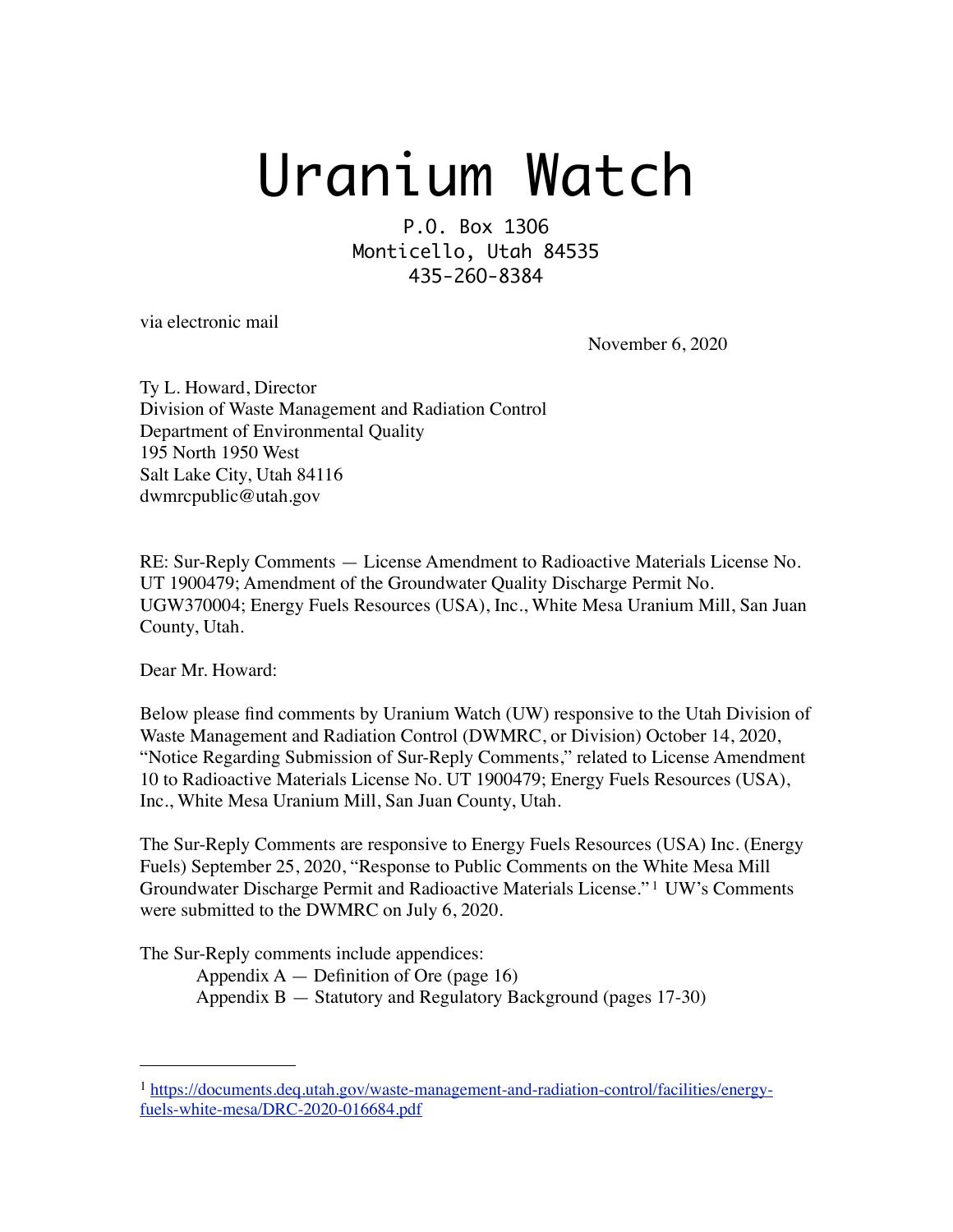In accordance with the DWMRC October 14 Notice, UW will address Energy Fuels' Comments on Uranium Watch Comments 1.2, 1.5, Section 2, and Section 3.4.

### **1. EFRI Response 3.1 to Uranium Watch General Comment 1.2.**

# **1.1. EFRI Comment (page 72):**

The commenter in incorrect in stating that "The Division is not legally bound by the NRC Guidance7 that Energy Fuels and the Division state is the governing document for the processing of wastes from other mineral processing operations." DWMRC is bound to follow federal law on these questions, which have long been resolved beyond legal dispute. The Division uses the definition of ore developed by the NRC for the regulation of alternate feed materials and for alternate feed guidance documents. See the discussion in Section 1.3 above for a more detailed discussion.

# **UW Response:**

EFRI is responding to UW's claim that "The Division is not legally bound by the NRC Guidance that Energy Fuels and the Division state is the governing document for the processing of wastes from other mineral processing operations" is incorrect. EFRI assumes that the Nuclear Regulatory Commission (NRC) Interim Position and Guidance on the Use of Uranium Mill Feed Material Other Than Natural Ores (NRC Guidance)[2](#page-1-0) has legal force and effect, which it does not. The NRC Guidance is just guidance. It is not a statute. It is not a federal regulation. Neither the NRC, nor the State of Utah adopted it into their regulations. There were no federal or state rulemaking proceedings. The public did not have an opportunity to provide public comment or challenge the adoption of such a regulation. The NRC has not adopted regulations applicable to "alternate feed materials." There is no Atomic Energy Act of 1954, as amended, statutory or NRC regulatory definition of "alternate feed materials."

The NRC has stated on numerous occasions that NRC guidance documents do not have the legal force and effect of NRC regulation or statute.

EFRI claims that the DWMRC is bound to follow federal law. UW agrees with that statement. The Division does not have the authority to to amend or make fundamental changes to the Atomic Energy Act (AEA) and NRC and Environmental Protection Agency (EPA) regulations applicable to uranium mills and the waste produced by those mills, known as 11e.(2) byproduct material.

<span id="page-1-0"></span><sup>&</sup>lt;sup>2</sup> NRC Interim Position and Guidance on the Use of Uranium Mill Feed Material Other Than Natural Ores; November 30, 2000. [https://www.nrc.gov/reading-rm/doc-collections/gen-comm/](https://www.nrc.gov/reading-rm/doc-collections/gen-comm/reg-issues/2000/ri00023.html) [reg-issues/2000/ri00023.html](https://www.nrc.gov/reading-rm/doc-collections/gen-comm/reg-issues/2000/ri00023.html)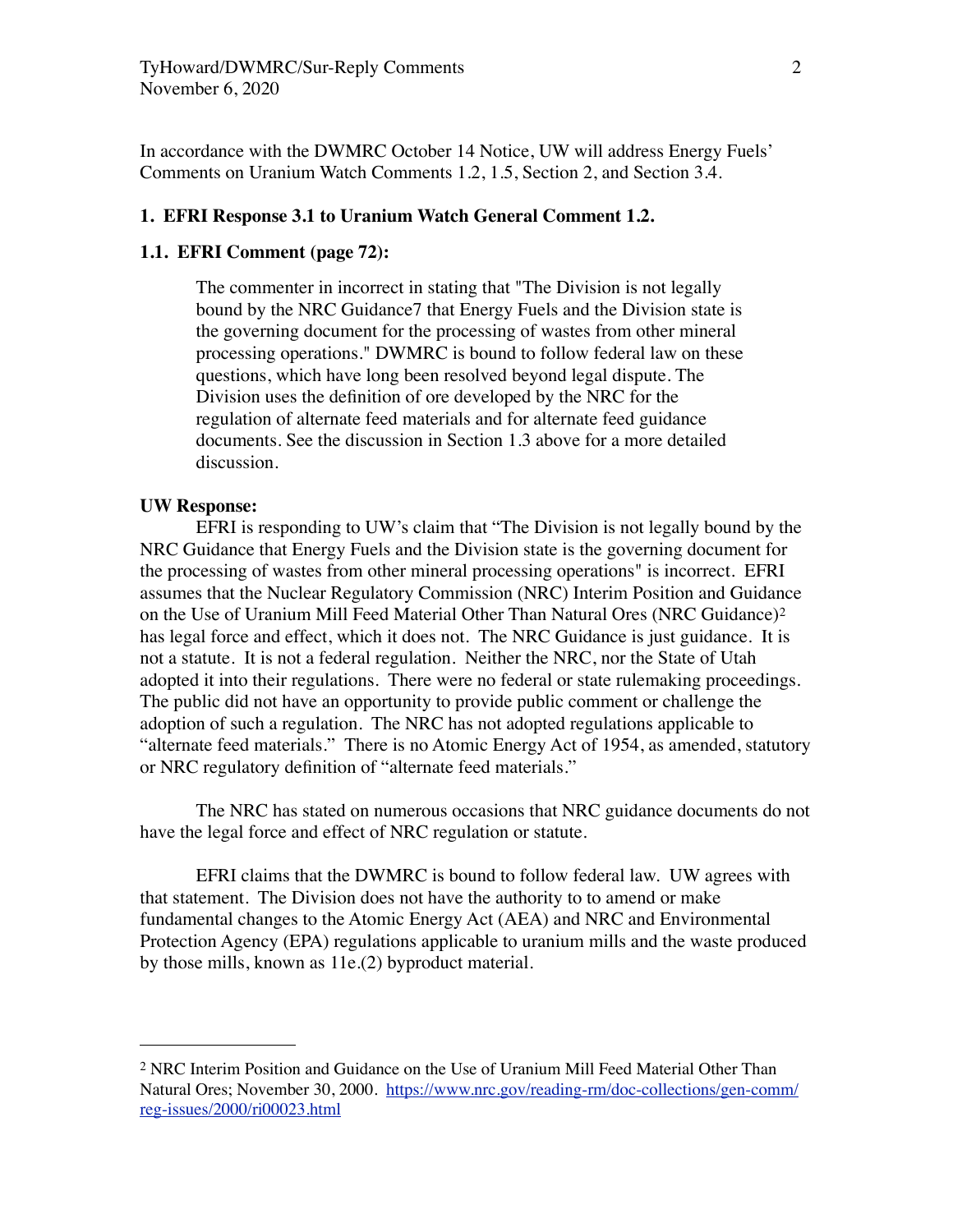The AEA, as amended by the Uranium Mill Tailings Radiation Control Act of 1978 (UMTRCA), does not sanction the processing of feed materials other than natural ores and the disposal of wastes from such processing at licensed uranium and thorium processing facilities and does give the NRC the broad authority to authorize the processing of feed materials other than natural ores as "ore" and the disposal of wastes from such processing at licensed uranium and thorium processing facilities as "11e.(2) byproduct material."

The Guidance Document creates a retroactive definition of the term "ore." It defines ore as "any other matter from which source material is extracted in a licensed uranium or thorium mill." The "alternate feed" only becomes "ore" after it has been processed in a licensed uranium mill. Prior to that time, most "alternate feed" is licensed by the NRC or an NRC Agreement State, because the uranium and/or thorium content of the feed material fits the AEA and NRC first definition of "source material":

"*Source Material* means: (1) Uranium or thorium, or any combination thereof, in any physical or chemical form or (2) ores which contain by weight one-twentieth of one percent (0.05%) or more of: (i) Uranium, (ii) thorium or (iii) any combination thereof.  $[10 \text{ C.F.R.} \$  40.4.]

If the feed material were a uranium and/or thorium bearing "ore" fitting the second definition of "source material," the material would not have to be licensed under NRC or Agreement State regulations prior to shipment to the White Mesa Mill. The NRC and NRC Agreement States do not regulate "ore" under the AEA. The NRC has never claimed that the new Guidance amended the definition of "source material."

Therefore, the Guidance has created confusion between the definitions of "source material," and created an arbitrary and capricious new definition of a term that has a long history of accepted use and definition.<sup>3</sup>

# **1.2. EFRI Comment (page 72):**

The commenter is also incorrect in stating that "There is no evidence that the regulations adopted by the NRC governing uranium mills in any manner considered the processing of materials other than natural ores and disposing of the wastes in a uranium mill tailings impoundment when they promulgated the regulations at 10 C.F.R. Part 40,9 specifically Appendix A."

In 10 CFR 40 Appendix A, Section V Criterion 13, NRC identifies a full list of constituents from 40 CFR 192 "for which standards must be set and complied with if the constituent is reasonably expected to be in or derived

<span id="page-2-0"></span><sup>3</sup> See Appendix A.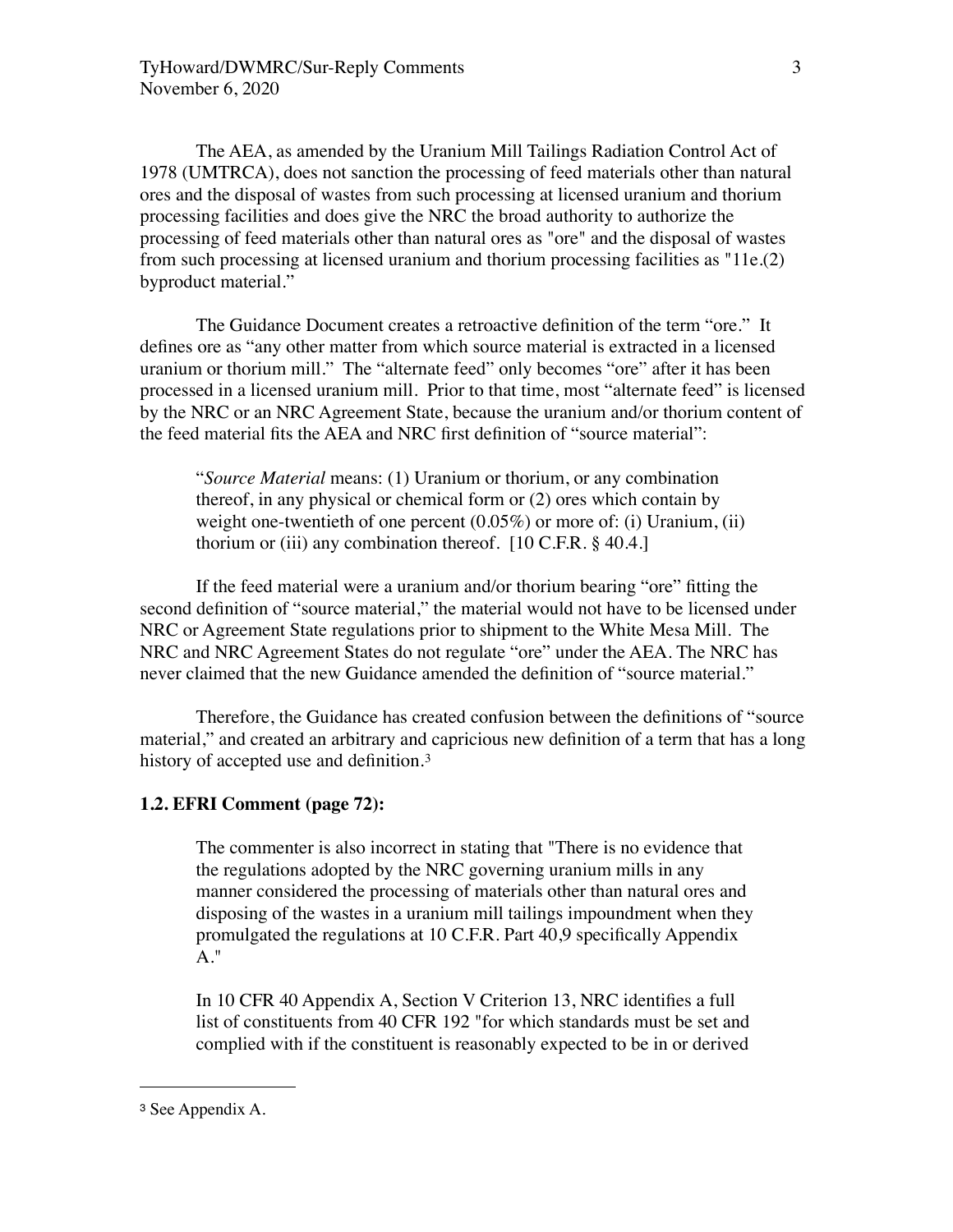from the byproduct material and the constituent is material and has been detected in groundwater." In other words, the list demonstrates that NRC groundwater protection regulations applicable to uranium mills contemplated the processing of and disposal of materials containing (per the 40 CFR 192 list):

## UW Response:

The Regulations promulgated by the NRC governing uranium mills were promulgated in response to UMTRCA, an amendment to the AEA of 1954, which amended the AEA of 1946. Therefore, consideration of the AEA and the intent of Congress is of primary significance.

*See*, also, Appendix B.

# **1.3. EFRI Comment (page 72):**

In 10 CFR 40 Appendix A, Section V Criterion 13, NRC identifies a full list of constituents from 40 CFR 192 "for which standards must be set and complied with if the constituent is reasonably expected to be in or derived from the byproduct material and the constituent is material and has been detected in groundwater." In other words, the list demonstrates that NRC groundwater protection regulations applicable to uranium mills contemplated the processing of and disposal of materials containing (per the 40 CFR 192 list):

# **UW Response:**

EFRI refers to EPA's hazardous constituent list, as adopted by the NRC. However, as fully discussed in Appendix B hereto, when compiling that list and incorporating that list into 40 C.F.R. Part 192, the EPA did not in any manner contemplate the processing of wastes from other mineral extraction operations at the mills for which they were establishing standards. The EPA did not address in any manner effluents that might result from the processing of feed materials other mineral extraction facilities.

In the various EPA and NRC rulemaking proceedings that have taken place in the establishment of the EPA standards, the public was given no opportunity to consider or comment on the possibility that the EPA standards would also apply to the processing of wastes from other mineral processing operations (including commingled soils and waste materials from other sources) at uranium and thorium mills.

It is true that the EPA and the NRC, in establishing their regulatory programs, contemplated the processing of ores at uranium and thorium mills. However, as shown in the discussion in Appendix B hereto, the processing of wastes mineral processing operations at uranium and thorium mills is beyond the scope of the regulatory programs established by the NRC and the EPA in response to UMTRCA.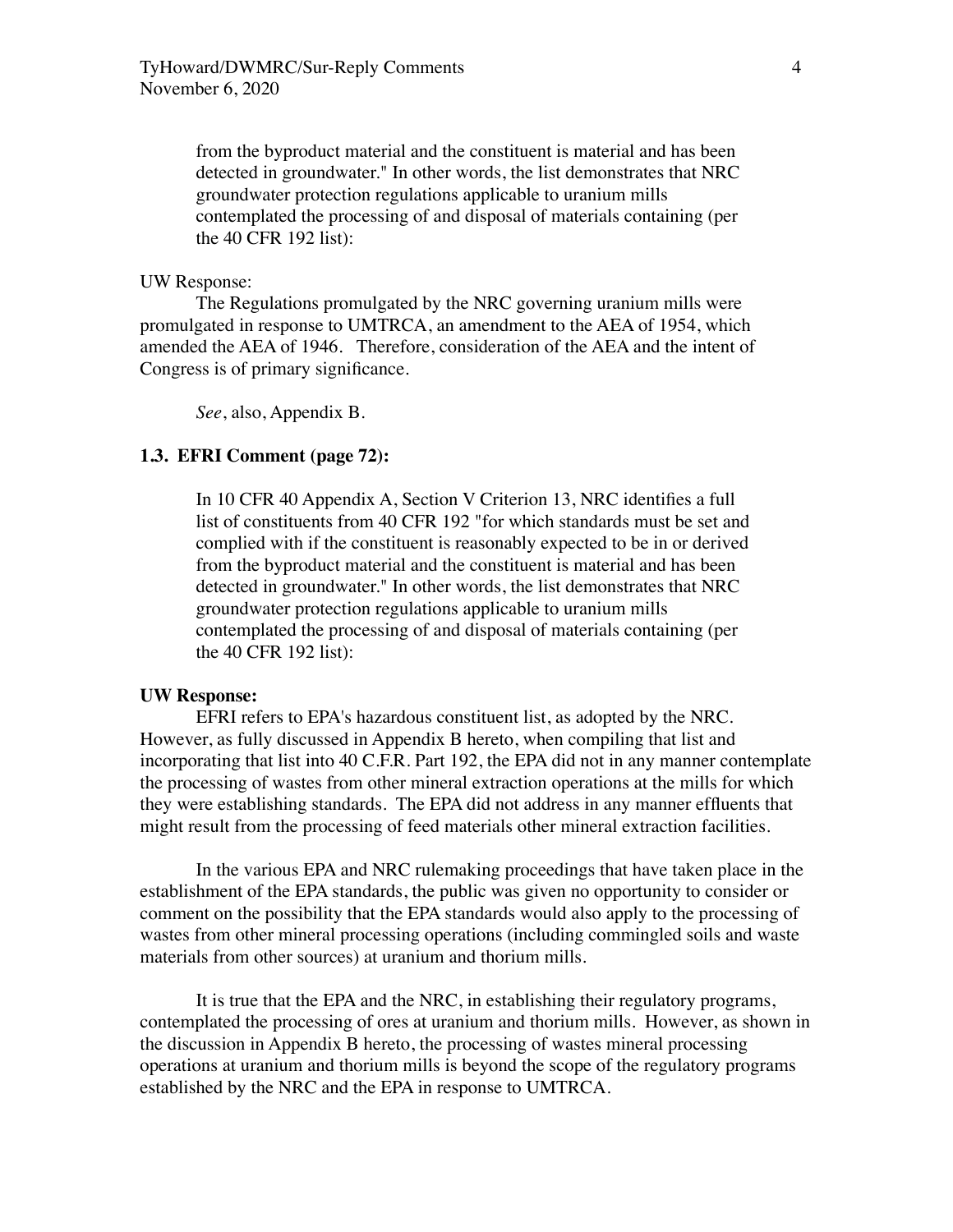Furthermore, 10 C.F.R. Part 40, Appendix A, Criterion 8, states in part:

Uranium and thorium byproduct materials must be managed so as to conform to the applicable provisions of Title 40 of the Code of Federal Regulations, Part 440, "Ore Mining and Dressing Point Source Category: Effluent Limitations Guidelines and New Source Performance Standards, Subpart C, Uranium, Radium, and Vanadium Ores Subcategory," as codified on January 1, 1983.

There is no indication that Appendix A and 40 C.F.R. Part 440 have in any manner been amended or altered by subsequent NRC policy guidance, or the use of NRC guidance by the State of Utah. Therefore, any shift in the usage of the word "ore" would conflict with these statutory and regulatory authority with respect to 10 C.F.R. Part 40 and 40 C.F.R. Part 440.

# **1.4. EFRI Comment (page 73):**

One of the purposes of each alternate feed license amendment is for the DWMRC to evaluate the feed material to ensure that receiving and processing the materials and permanently disposing of the tailings as 11e. (2) byproduct material in the Mill's tailings impoundment does not result in any incremental public health, safety or environmental impacts over and above previously licensed activities. Rather than attempting to perform a generic environmental analysis of alternate feed materials as a category of materials, the alternate feed program more conservatively requires an environmental evaluation applicable to each specific feed material.

## **UW Response:**

There have been several alternate feed license amendment approvals that did not involve an environmental analysis. Further, there has been no analysis of the cumulative impacts associated with the processing and disposal of feed materials that were different both radiologically and chemically from uranium ore on the Colorado Plateau. The mill has been allowed to receive, process, and dispose of materials that normally would have been considered mixed radioactive and hazardous waste. It has washed down large pieces of concrete and asphalt, collected the wash water, and run the wash water—which may or may not have contained any uranium—in the mill circuit. Some of the license amendments authorizing the processing of other mineral processing wastes have been open ended. The amendments do not identify or limit the total amount of materials that will be delivered to the Mill over time.

#### **1.5. EFRI Comment (page 73):**

The commenter is also incorrect in attempting to assign regulatory authority over the definition and management of uranium mill tailings to EPA. Under UMTRCA, the NRC is the implementing Agency relating to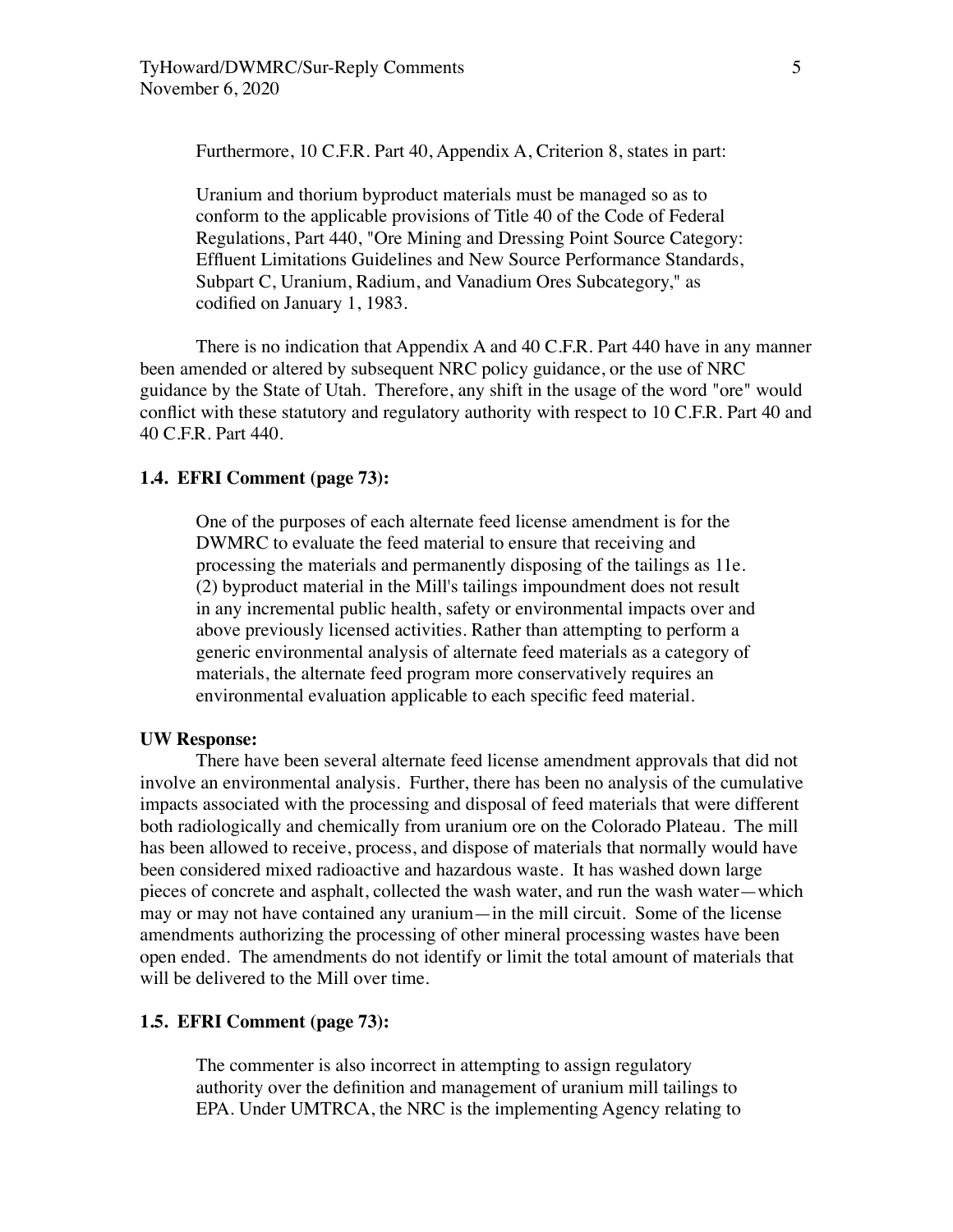uranium mills, and as a result its interpretation and application of the term "ore" in the definition of 11e.(2) byproduct material is governing. When reviewing an agency's interpretation of an ambiguous provision in its organic Act, a court will defer to the agency's construction if it is reasonable ( Chevron U.S.A. Inc. v. Natural Resources Defense Council, 467 U.S. 837). The EPA is not implementing agency for these purposes, so any definition of ore the EPA may have is not determinative. EPA has no authority to determine what is or is not 11e.(2) byproduct and what can be transferred to uranium tailings impoundments.

#### **UW Response:**

The EPA set standards applicable to uranium mills and mill tailings. The applicability of those regulations to materials disposed of in those tailings impoundments is important. There is no legal basis for applying EPA standards in Part 192 to the tailings and wastes from the processing of feed material other than natural ores.

EFRI claims: "When reviewing an agency's interpretation of an ambiguous provision in its organic Act, a court will defer to the agency's construction if it is reasonable." However the definition of "11e.(2) byproduct material in the AEA and NRC and EPA regulation is not at all "ambiguous." The definition clearly states what 11e.(2) byproduct means: "*Byproduct Material* means the tailings or wastes produced by the extraction or concentration of uranium or thorium from any ore processed primarily for its source material content, including discrete surface wastes resulting from uranium solution extraction processes." As discussed in Appendices A and B hereto, "ore," like "water" is a term of common usage, and the Atomic Energy Commission, Nuclear Regulatory Commission, and Environmental Protection Agency have relied on the common usage of that term for decades. "Any ore," means any type of ore, it does not mean anything that EFRI or the State of Utah wants to call "ore." There are many types of uranium and/or thorium ore, with different physical, radiological, and chemical characteristics.

The State of Utah does not have the authority to use a guidance document to fundamentally amend the Atomic Energy Act and NRC and EPA regulatory definitions.

# **1.6. EFRI Comment (page 74):**

EPA has however had an opportunity to comment on the Alternate Feed Guidance during its development (first draft guidance published on May 13, 1992, final guidance published on September 22, 1995 and current guidance published on November 30, 2000), and has not objected to the application of the Alternate Feed Guidance since its promulgation. EPA's authority with respect to the tailings impoundments pursuant to 40 C.F.R.

## **UW Response:**

This comment is irrelevant. The fact is that the standards developed by the EPA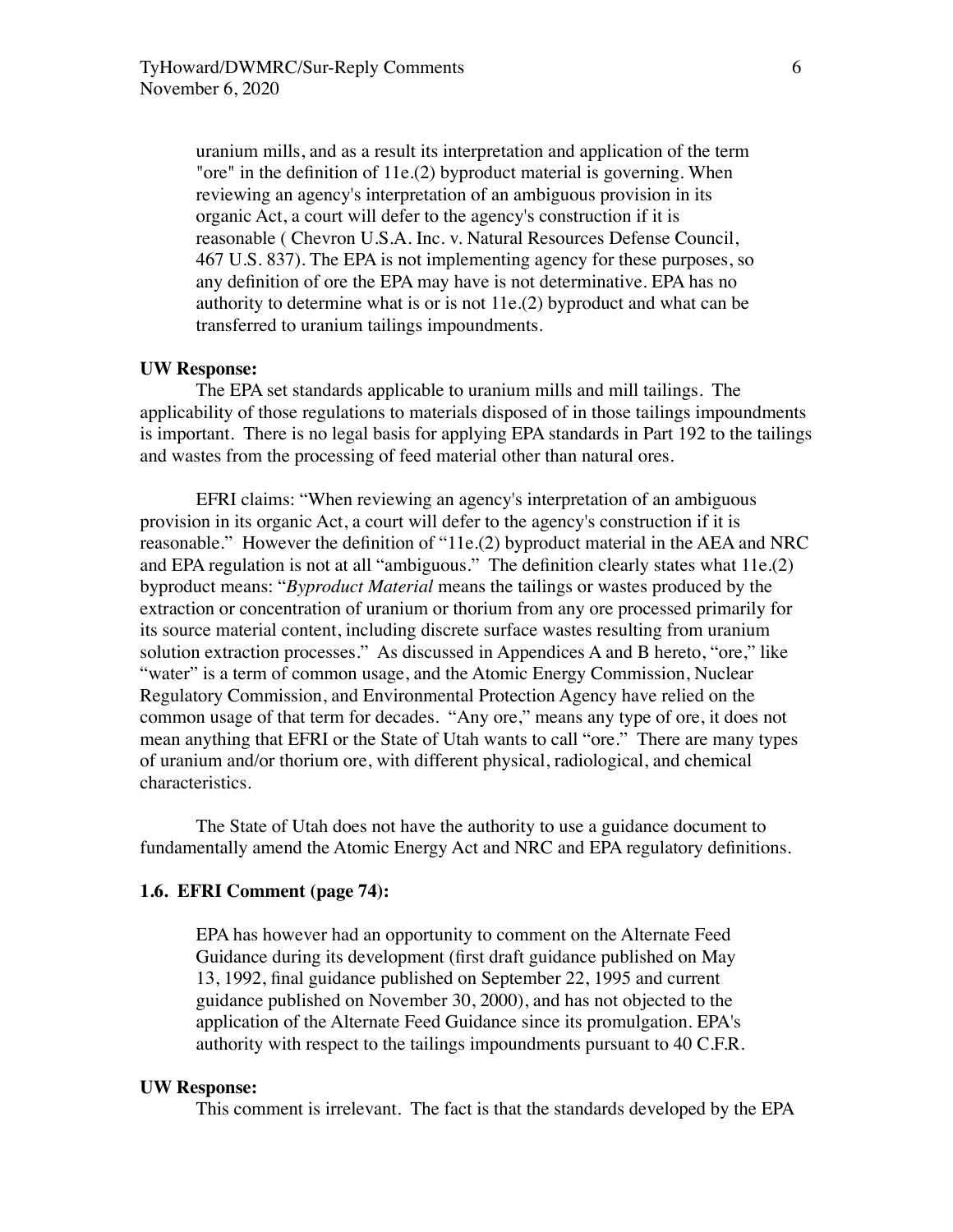in 40 C.F.R. Part 192 do not apply to uranium mills that process feed materials other than natural ore. The EPA has never adopted any change to its regulations that apply Part 192 to licensed uranium mill processing operations that receive and process materials other than natural ores. There is no statutory or regulatory basis for applying the EPA standards for licensed uranium mills to the White Mesa Mill processing and disposal of "alternate feed."

# **1.7. EFRI Comment (page 74)**

Part 61 Subpart W is limited to regulation of radon emissions from tailings impoundments, by requiring compliance with either design criteria or monitoring, depending on the age of the impoundment. As mentioned above, EPA had the opportunity to object to the Alternate Feed Guidance, and therefore the introduction of residuals from alternate feed materials into tailings, but has not objected in 28 years.

# **UW Response:**

EFRI states that 40 CFR Part 61 Subpart W<sub>1</sub> National Emission Standards for Radon Emissions From Operating Mill Tailings, is limited to regulation of radon emissions from tailings impoundments. Subpart W is broader than that. Subpart W includes a radon emission standard for impoundments constructed prior to December 1989 and requirements for non-conventional impoundments that store liquid effluents. Subpart W also includes tailings impoundment design and operational standards, limits the number of operating impoundments, monitoring and inspection requirements, and record keeping and reporting requirements.

Subpart W, Section 61.250, Designation of facilities, states: "The provisions of this subpart apply to owners or operators of facilities licensed to manage uranium byproduct materials during and following the processing of uranium ores, commonly referred to as uranium mills and their associated tailings." The EPA has never stated that these "uranium ores" include any matter that is processed in a licensed uranium mill for its uranium and/or thorium content. Therefore, this important regulation only applies to mills that process "ore," and does not apply to mills that process feed material other than natural ore.

# **2. EFRI Response 3.2. to Uranium Watch General Comment 1.5**

# **2.1. EFRI states (page 74):**

The Silmet Materials are not wastes.

UW Response:

<span id="page-6-0"></span><sup>4</sup> [https://www.ecfr.gov/cgi-bin/text-idx?](https://www.ecfr.gov/cgi-bin/text-idx?SID=35198746ecf187a73d9498c2a409f7f3&mc=true&node=sp40.10.61.w&rgn=div6)

[SID=35198746ecf187a73d9498c2a409f7f3&mc=true&node=sp40.10.61.w&rgn=div6](https://www.ecfr.gov/cgi-bin/text-idx?SID=35198746ecf187a73d9498c2a409f7f3&mc=true&node=sp40.10.61.w&rgn=div6)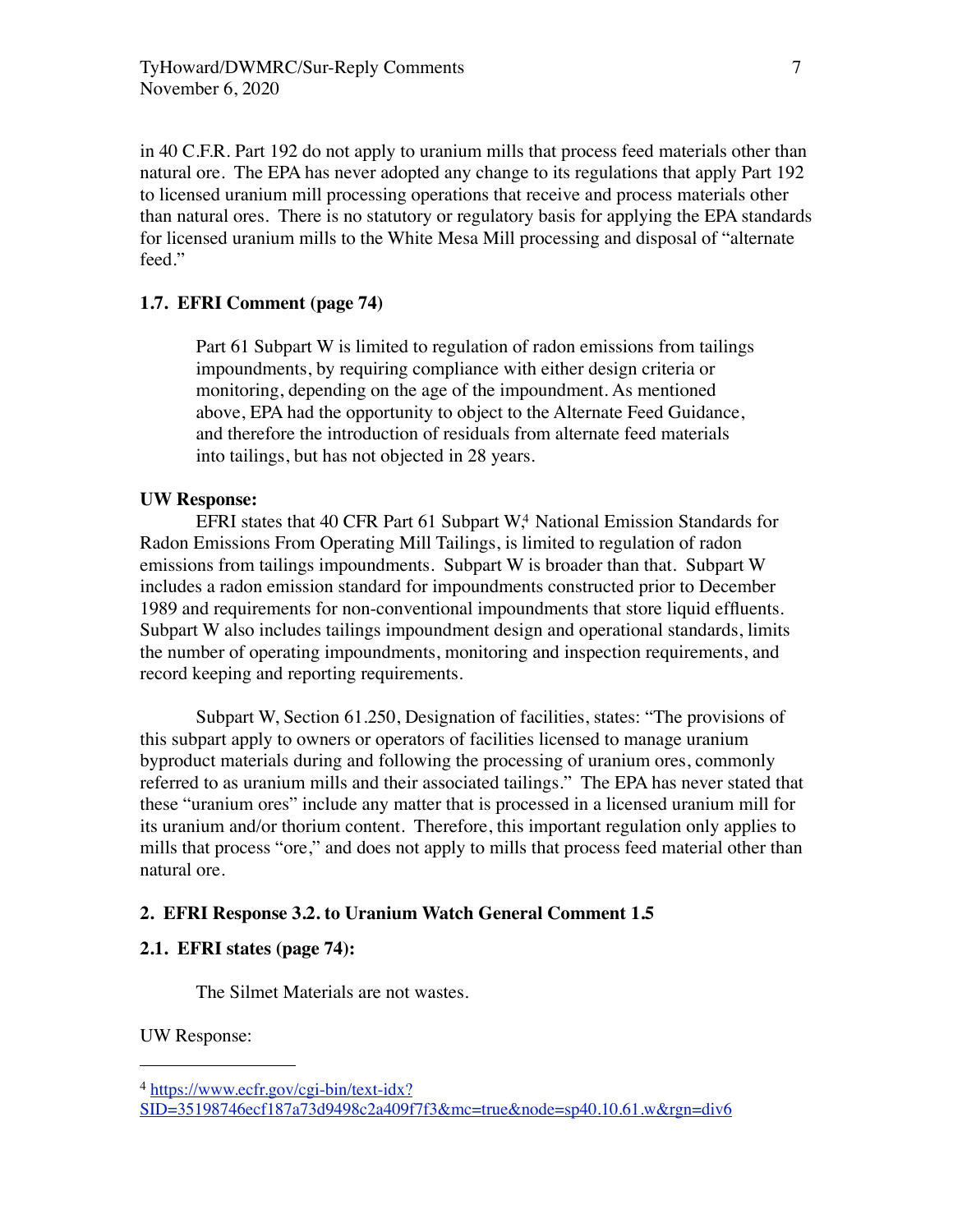NRC regulations at 10 C.F.R. Part110 apply to the Export and Import of Nuclear Equipment and Material.[5](#page-7-0) The Silmet Materials must be imported to the United States if they are to be processed at the White Mesa Mill. Section 110.9a provides a list of nuclear equipment and material under NRC licensing authority[.6](#page-7-1) UW believes that the Siilmet Material meets the definition of "radioactive waste" in Section 110.2[.7](#page-7-2) The material is a waste product from a mineral processing operation in Estonia. The Silmet company must get rid of this material to comply with applicable Estonian regulations, and there is no appropriate disposal site in Estonia.

Further, under United States regulations, the material meets the first definition of "source material;" that is, "(1) Uranium or thorium, or any combination thereof, in any physical or chemical form." As the material sits in Estonia, it does not meet the second U.S. definition of "source material": "(2) ores which contain by weight one-twentieth of one percent (0.05%) or more of: (i) Uranium, (ii) thorium or (iii) any combination thereof." The only way to magically transform the Estonian Silmet material into "ore" meeting the second U.S. definition of "source material" would be to import it to the U.S., transport it to the White Mesa Mill, store it at the Mill, and then process it at the Mill. Only after processing to remove the uranium, would the Silmet material, according to NRC guidance, retroactively be transformed into "ore."

# **3. EFRI Response 3.3., Uranium Watch Comment 2: Modification of License Condition 10.5.**

# **3.1. EFRI states (page 75):**

Cell 3 has enough capacity remaining for several more years of ISR waste disposal at current annual rates. Once all capacity in Cell 3 is used up, the Mill will switch over to disposing of ISR waste in Cell 4A. At that time a request will be submitted to the State of Utah to begin ISR waste disposal into Cell 4A.

# **UW Response:**

EFRI claims: "Once all capacity in Cell 3 is used up, the Mill will switch over to disposing of ISR waste in Cell 4A." However, once all the capacity of Cell 3 is used up, there is no guarantee that Cell 4A will be filled with sufficient solid tailings to provide a stable base for the disposal of in-situ leach (ISL) wastes.

**3.2.** EFRI provides additional comments on the Modification of License Condition 10.5.

<span id="page-7-0"></span><sup>5</sup> <https://www.nrc.gov/reading-rm/doc-collections/cfr/part110/>

<span id="page-7-1"></span><sup>6</sup> <https://www.nrc.gov/reading-rm/doc-collections/cfr/part110/part110-0009a.html>

<span id="page-7-2"></span><sup>7</sup> <https://www.nrc.gov/reading-rm/doc-collections/cfr/part110/part110-0002.html>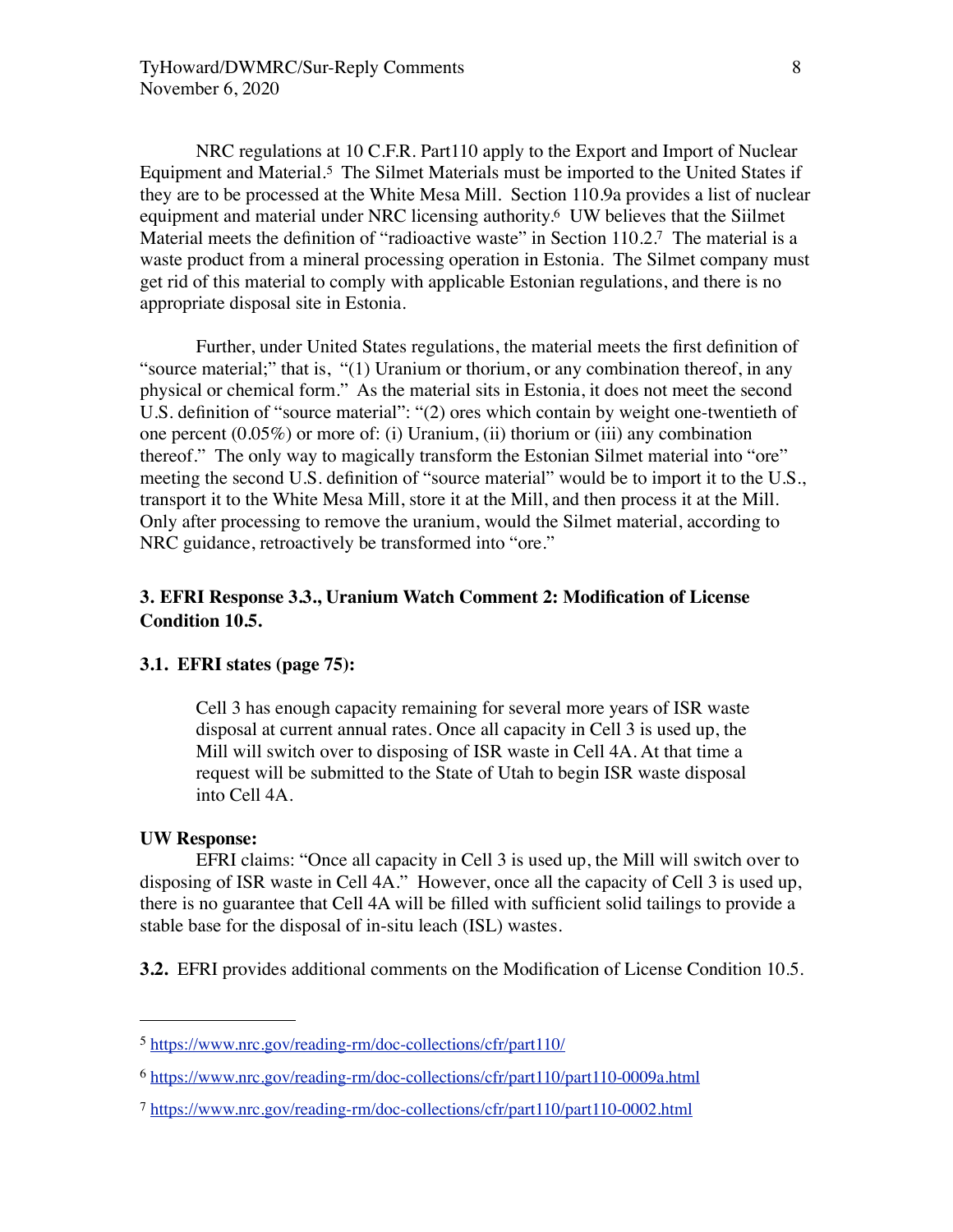#### **UW Response:**

The other UW Comments regarding Modification of License Condition 10.5 stand as provided in UW July 2020 comments.

# **4. EFRI Response 3.14., Uranium Watch Comment 3.4: EPA Regulations: Comment 3.4.1.**

# 4.1. EFRI states (page 84):

As stated in the response to multiple comments above, the commenter is incorrect in attempting to assign regulatory authority over the definition and management of uranium mill tailings to EPA. Under UMTRCA, the NRC is the implementing Agency relating to uranium mills, and as a result its interpretation and application of the term "ore" in the definition of 1 le.(2) byproduct material is governing. The EPA is not implementing agency for these purposes, so any definition of ore the EPA may have is not determinative. EPA has no authority to determine what is or is not 1 le.(2) byproduct material and what can be transferred to uranium tailings impoundments.

# UW Response:

EFRI errs in asserting that the EPA has no authority over the definition and management of uranium mill tailings. The EPA established "the health and environmental standards to govern stabilization and control of byproduct materials [primarily mill tailings] at licensed commercial uranium and thorium processing sites.[8](#page-8-0)  According to the EPA Proposed Rule, "These standards were developed pursuant to Section 275 of the Atomic Energy Act (42 U.S.C. 2022) as added by Section 206 of the Uranium Mill Tailings Radiation Control Act of 1978 (Pub. L 95-604)."

The Proposed Rule discusses The Uranium Industry: "The major deposits of highgrade uranium ores in the United States are located in the Colorado Plateau, the Wyoming Basins, and the Gulf Coast Plain of Texas. Most ore is mined by either underground or open-pit methods." The Proposed Rule includes extensive discussion the "Hazards Associated with Uranium Byproduct Materials," Environmental Standards and Guidance Now Applicable to Uranium Tailings," "Risks from Tailings," "Methods for Control of Hazards From Tailings," "Scope of the Proposed Standards," "Proposed Standards for Operations," "Protection of Groundwater," "Proposed Standards," "Solicitation of Comments, and "Regulatory Impact Analysis."

There is nothing in this Propose Rule that would indicate that the Proposed EPA Standards would apply to the wastes produced from any material other than natural ores. The EPA Background Documents (Docket A-82-26) include an "Environmental Study of

<span id="page-8-0"></span><sup>8</sup> Environmental Protection Agency. 40 C.F.R. Part 192. Environmental Standards for Uranium and Thorium Mill Tailings at Licensed Commercial Processing Sites: Invitation to Comment. Proposed Rule. 48 Fed. Reg, 19584, 19584-19603; April 28, 1983.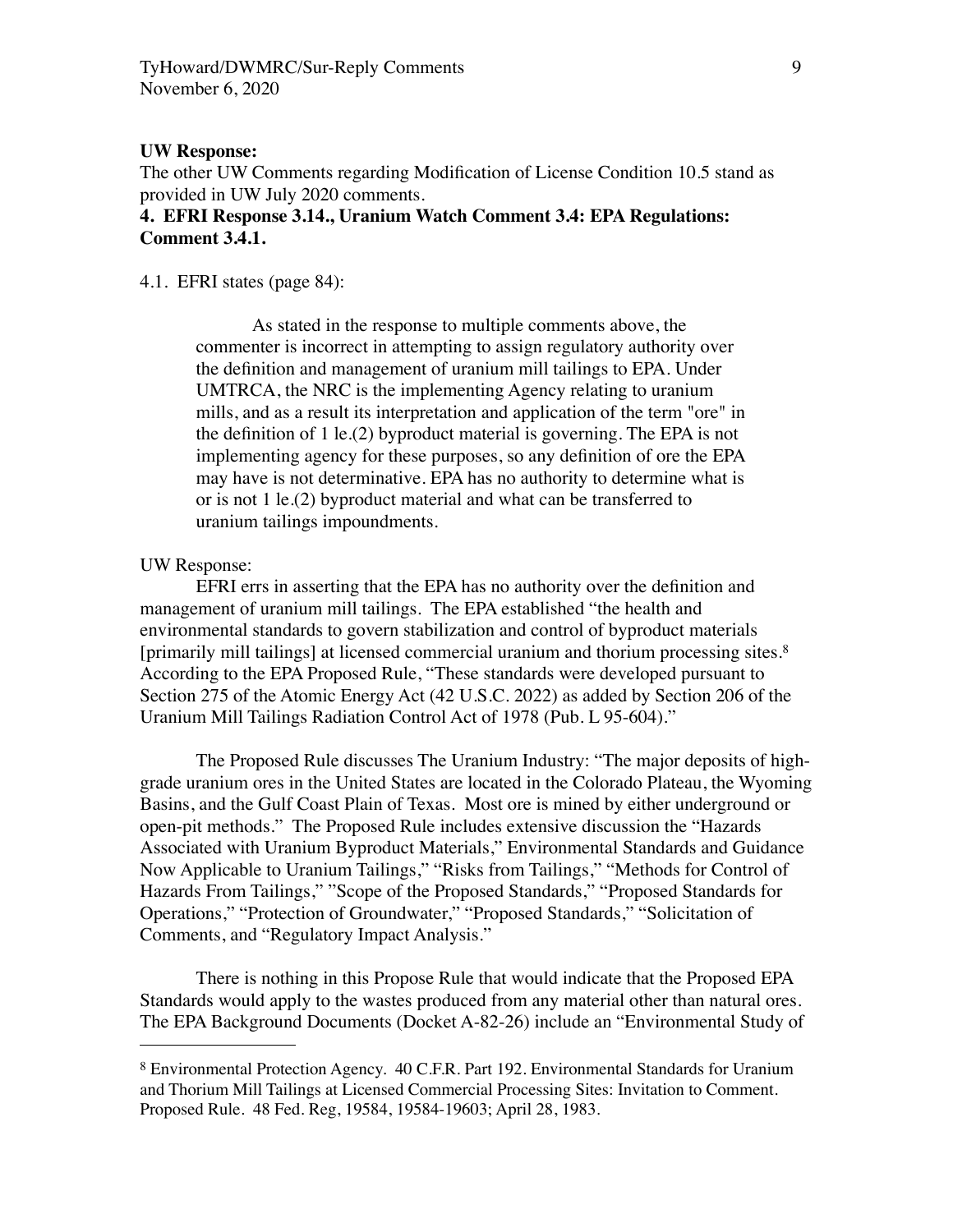Uranium Mills," "Draft Environmental Impact Statement for Standards for the Control of Byproduct Materials from Uranium Ore Processing" (EPA 520/1-82-022), various other reports, and over 169 public comments on the Proposed Rule. It includes the "Final Environmental Impact Statement or Standards for the Control of Byproduct Materials from Uranium Ore Processing," Volumes I (EPA 520/1-83-008-1) and II (EPA 520/1-83-008-1), and the "Regulatory Impact Analysis of Final Environmental Standards for Uranium Mill Tailings at Active Sites" (EPA 520/1-83-010). The EPA and the uranium industry took the establishment of these standards very seriously.

If there had been confusion in regard interpretation and application of the term "ore" in the definition of 11e.(2) byproduct material surely it would have been addressed when the EPA Standards were established. If the EPA intended the Standards to apply to tailings impoundments that received waste from the processing of materials other than natural uranium or thorium ores or the radiological and non-radiological constituents of wastes from other mineral processing operations (which can be quite different than those of natural ores), the EPA would have discussed that in the Rulemaking, and the public would have had an opportunity to comment.

## **4.2. EFRI states (page 84):**

EPA's authority with respect to the tailings impoundments pursuant to 40 C.F.R. Part 61 Subpart W is limited to regulation of radon emissions from tailings impoundments, by requiring compliance with either design criteria or monitoring, depending on the age of the impoundment.

#### **UW Response:**

*See* UW Response at Section 1.7, above.

# **4.3. EFRI states (page 84):**

As mentioned above, EPA has had an opportunity to comment on the Alternate Feed Guidance, and therefore the introduction of residuals from alternate feed materials into tailings, both during its development (first draft guidance published on May 13, 1992, final guidance published on September 22, 1995 and current guidance published on November 30, 2000). EPA has not objected to the application of the Alternate Feed Guidance since its promulgation.

## **UW Response:**

*See* UW Response at Section 1.6, above.

# **4.4. EFRI states (page 85):**

DWMRC is bound to follow federal law on the definition of what is ore, and therefore what is 11e.(2) byproduct, which have long been resolved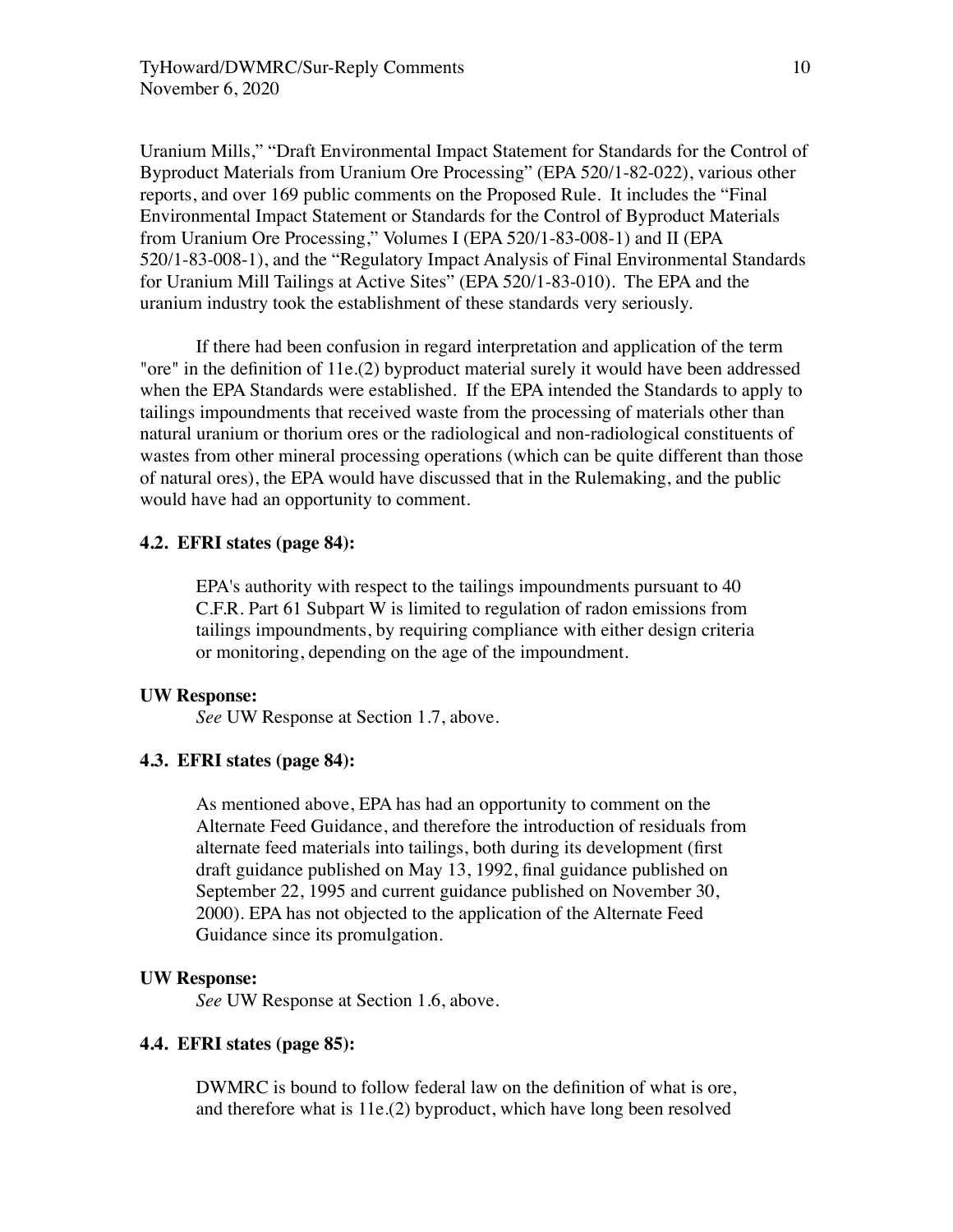beyond legal dispute. DWMRC uses the definition of ore, and by extension 1 le.(2) byproduct, as developed by NRC. There is nothing in the foregoing provisions that limits "ore" to "natural ore".

NRC and the Court in Kerr-McGhee have interpreted "ore" to be broader than "natural ore," which is determinative. See the discussion in Section 1.3 above.

# **UW Response:**

The History of federal law, in the Atomic Energy Act of 1946 and 1954, and the Uranium Mill Tailings Radiation Control Act of 1978, clearly demonstrate that "ore" is a natural, native material as that term has traditionally been used in the mining industry for centuries and federal statutes and regulations since 1946. There is no such thing as "ore" that is not "natural ore." It is disingenuous and misleading to call a material "ore"when that material that has different physical, chemical, and radiological characteristics from natural ore and has a whole different kind processing history and comes under different applicable federal (and foreign) regulatory programs.

Natural ore, which has been mined and transported to the White Mesa Mill for processing is "ore" when it is in the ground, it is ore when it is being transported to the Mill, is "ore" when it is being stored on the "ore pad" at the Mill, and "ore" when it goes into crushers to be processed. After processing, it is not "ore;" it is 11e.(2) byproduct material, under the AEA definition. However, the alternate feed that EFRI processes is not mined from the ground; it is not "ore" prior to being transported to the Mill; it is not "ore" when it is being transported to the Mill; it is not "ore" when it is being stored at the Mill; it is not "ore" when processing commences.

 The wastes from the processing of alternate feed material does not become 11e. (2) byproduct material, under the AEA definition or NRC or EPA regulatory definitions. The alternate feed material, according to NRC Guidance, only becomes "ore" retroactively—after it has been processed at the Mill. And, now that the material has retroactively become "ore." the wastes can be called 11e.(2) byproduct material, but not in accordance with the AEA or NRC regulation, only in accordance with an NRC guidance document, which has no legal force and effect.

*See*, also, UW Response in Section 1.1 above, and Appendix A and Appendix B, below.

# **5. EFRI Response 3.15. Uranium Watch Comment 3.4: EPA Regulations: Comment 3.4.2.**

#### **5.1. EFRI states (page 85):**

See the response to Section 3.14, Uranium Watch Comment 3.4: EPA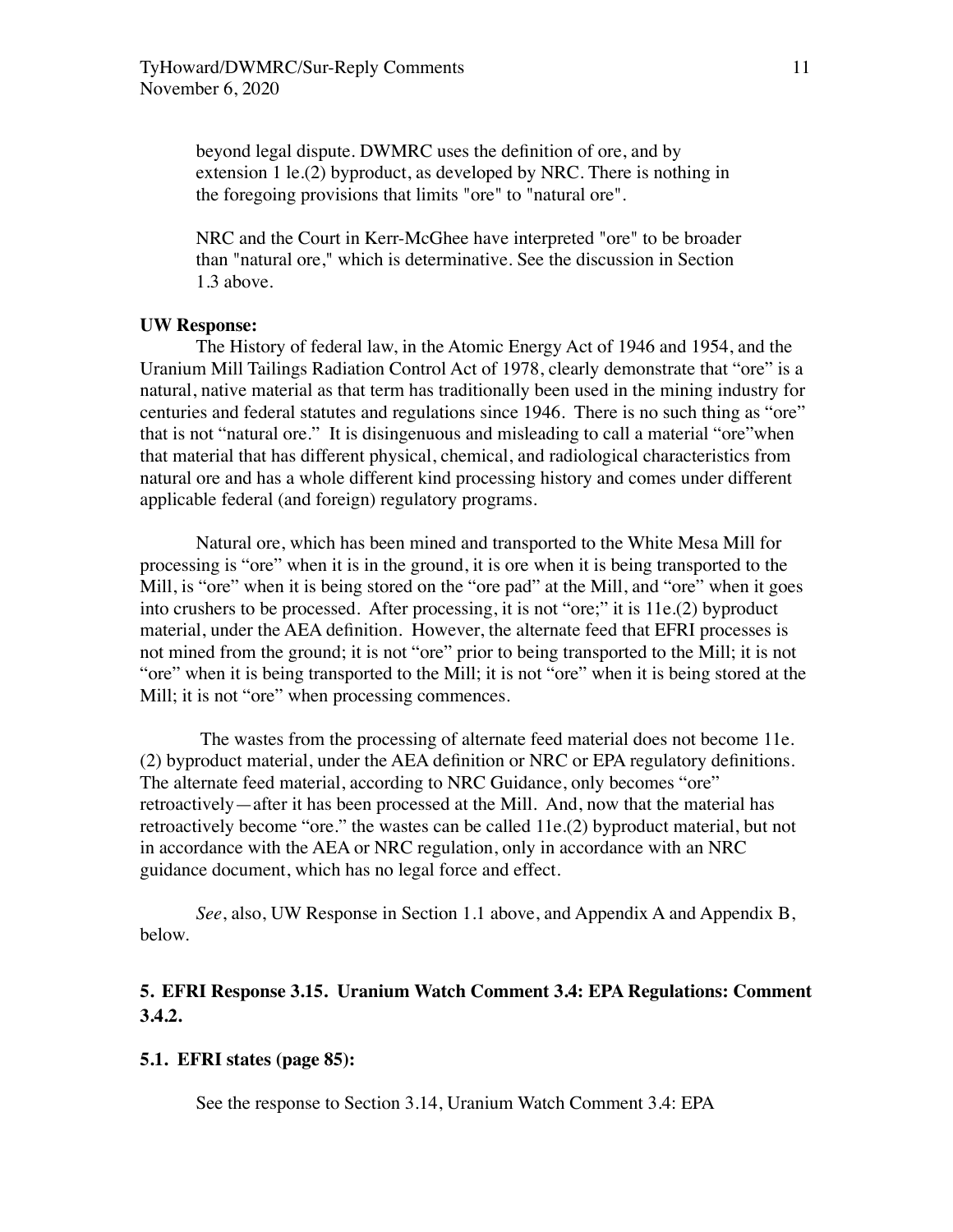Regulations: Comment 3.4.1, above. There is nothing in the foregoing provisions that limits "ore" to "natural ore". NRC and the Court in Kerr-McGhee have interpreted "ore" to be broader than "natural ore," which is determinative.

#### **UW Response:**

*See* UW Response in Sections 1.1 and 3.4, above, and Appendix A and Appendix B, below.

# **6. EFRI Response 3.16. Uranium Watch Comment 3.4: EPA Regulations: Comment 3.4.3.**

# **6.1. EFRI States (page 86):**

Once again, the commenter is incorrect in attempting to assign regulatory authority over the definition and management of uranium mill tailings to EPA. Under UMTRCA, the NRC is the implementing Agency relating to uranium mills, and as a result its interpretation and application of the term "ore" in the definition of 11e.(2) byproduct material is governing. The EPA is not implementing agency for these purposes, so any definition of ore the EPA may have is not determinative. EPA has no authority to determine what is or is not 11e.(2) byproduct and what can be transferred to uranium tailings impoundments.

DWMRC is bound to follow federal law on the definition of what is ore, and therefore what is 1 le.(2) byproduct, which have long been resolved beyond legal dispute. DWMRC uses the definition of ore, and by extension 11e.(2) byproduct, as developed by NRC. The technical and legal issues presented in the case of Silmet alternate feed, and the three alternate feed materials approved by DWMRC were analogous to those addressed by NRC and the federal courts in the Kerr-McGee decision and the Ashland 2 decision, as discussed in DWMRC's TEEA and Statement of Basis for the Silmet material. The issues raised by the commenter are an attempt to re-litigate issues already resolved by NRC and the courts and binding on DWMRC.

There is nothing in the foregoing Fact Sheet that purports to limit "ore" to "natural ore". NRC and the Court in Kerr-McGhee [sic] have interpreted "ore" to be broader than "natural ore," which is determinative. See Section 1.3 above for a more detailed discussion.

#### **UW Response:**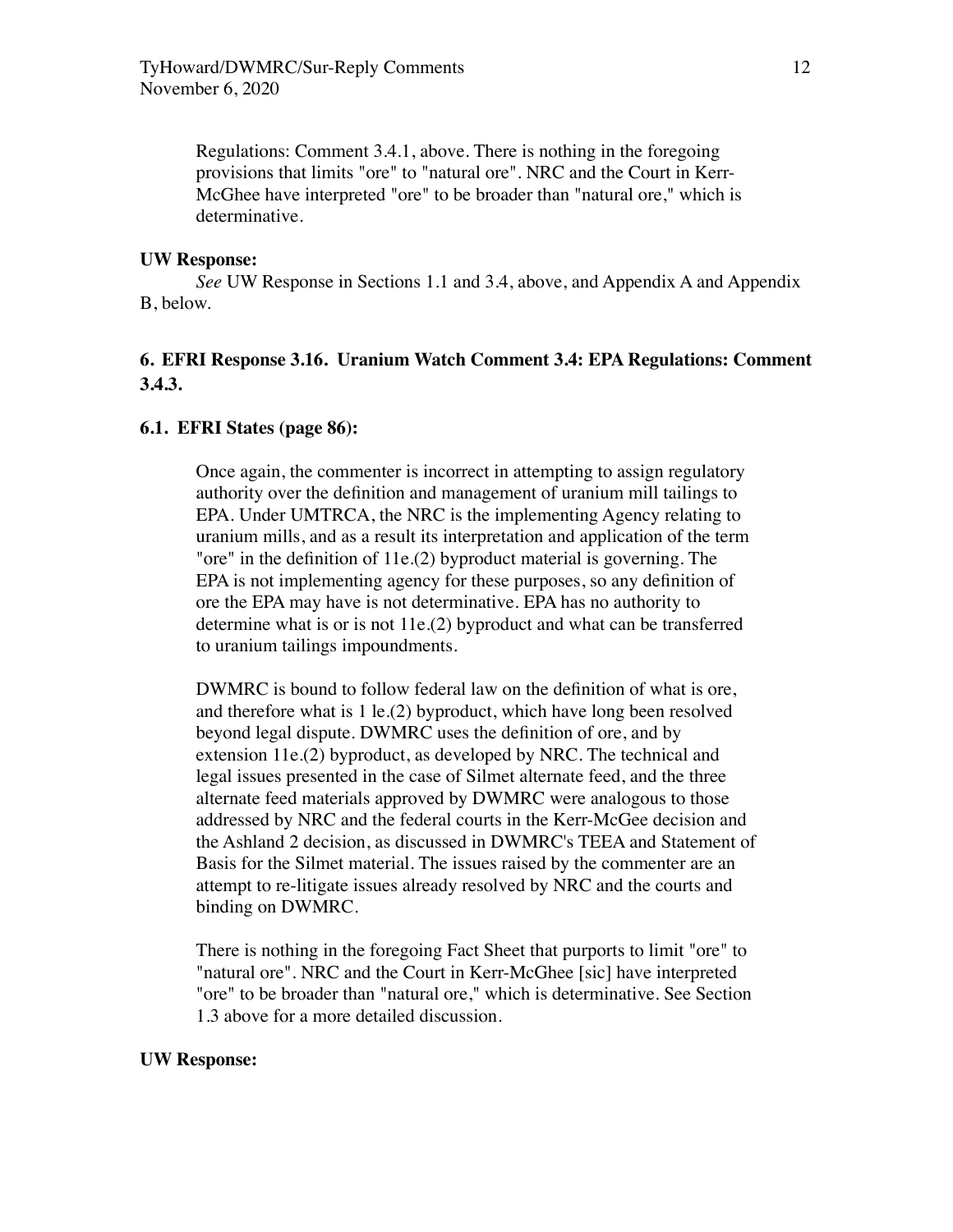The result of retroactively defining any matter that is processed in a licensed uranium or thorium mill for its uranium and/or thorium content as "ore" began a whole new regulatory program. Yet, the NRC did not adopt new regulations, or regulatory definitions for uranium mills in 10 C.F.R. Part 40, even though these materials had different physical, chemical, and radiological characteristics from "ore." Additionally, the EPA, did not propose amendments to its Part 192 Subpart D standards. This was a gross oversight. However, since any new proposed 10 C.F.R. Part 40 and 40 C.F.R. Part 192 regulations would have to face the fact that the new NRC Guidance definition of 11e. (2) byproduct material would not square with the definition of 11e.(2) byproduct material in the AEA, it is not surprising that the NRC and EPA did not—could not—amend their regulations without amending the AEA.

If the NRC and the Court in Kerr-McGee interpreted "ore" to be broader than "natural ore," why does the alternate feed material to be processed at the White Mesa Mill only become "ore," as that term is used in the definition of 11e.(2) byproduct material, until after it is processed at the White Mesa Mill. Why do alternate feed materials have a different regulatory definition and come under different regulatory programs under the AEA or a foreign government's laws and regulations prior to delivery at the White Mesa Mill? If the materials were, in fact, "ore." they would not be regulated under the AEA prior to delivery at the Mill. If the materials are "ore," why is it necessary for a uranium mill licensee to request a specific license amendment to receive and process these materials? The White Mesa Mill is not required to seek a license amendment to receive "ore" from a new uranium mine. If these materials are, in fact, "ore," as that term is used in the AEA and NRC definition of 11e.(2) byproduct material, there would be no need for specific license amendments to receive and process the materials.

*See*, also, UW Response in Sections 1.1, 4.1, and 4.4, above, and Appendix A and Appendix B, below.

# **7. EFRI Response 3.17. Uranium Watch Comment 3.4: EPA Regulations: Comment 3.4.4.**

# **7.1. EFRI states (page 87):**

See the response to Section 3.16, Uranium Watch Comment 3.4: EPA Regulations: Comment 3.4.3, above. There is nothing in the foregoing provisions that limits "ore" to "natural ore". NRC and the Court in Kerr-McGhee have interpreted "ore" to be broader than "natural ore," which is determinative.

## **UW Response:**

*See* UW Response in Sections 1.1, 4.1, 4.4, and 5.1, above, and Appendix A and Appendix B, below.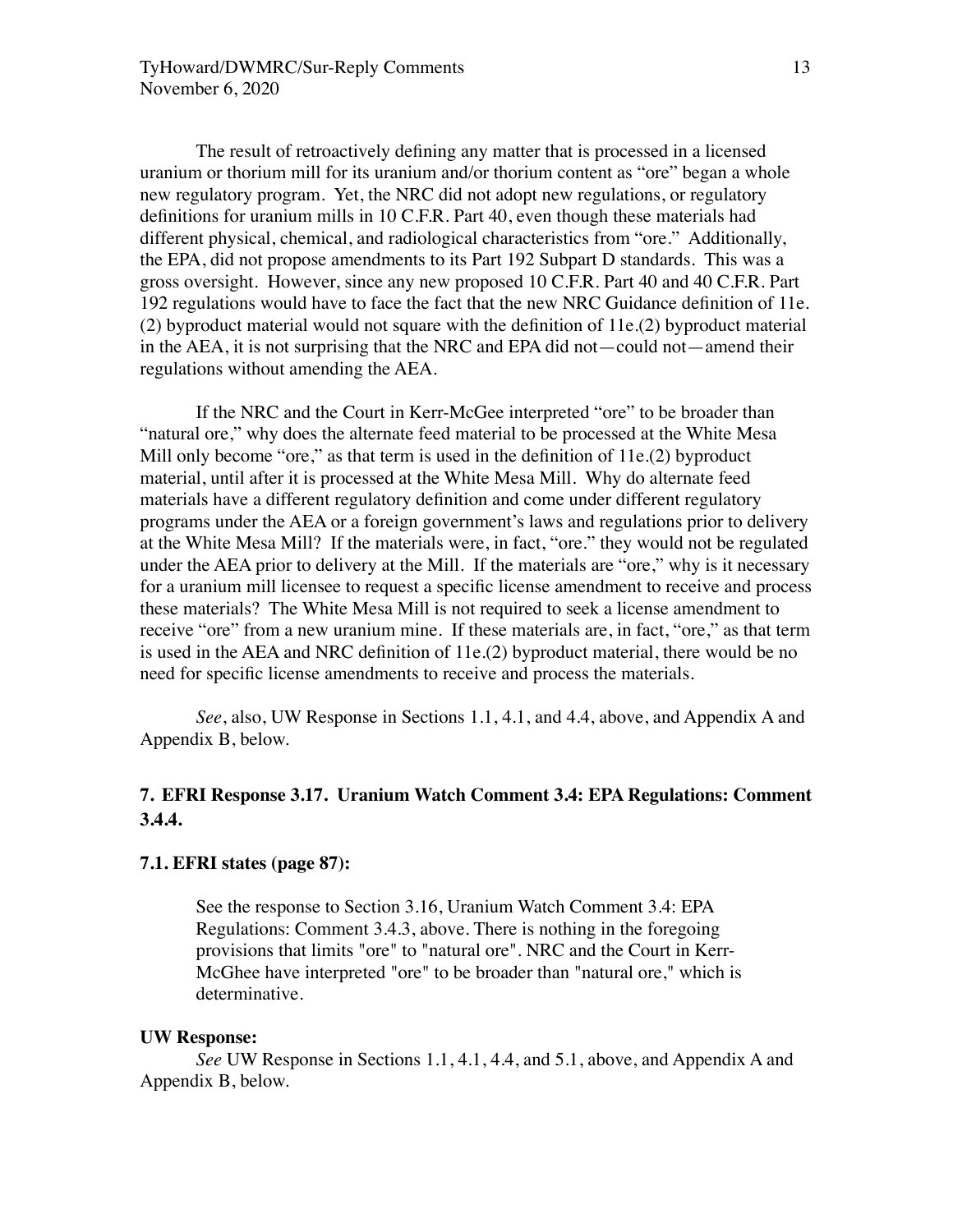# **8. EFRI Response 3.18. Uranium Watch Comment 3.4: EPA Regulations: Comment 3.4.5.**

# **8.1. EFRI States (page 87):**

See the response to Section 3.16, Uranium Watch Comment 3.4: EPA Regulations: Comment 3.4.3, above. There is nothing in the foregoing provisions that limits "ore" to "natural ore". NRC and the Court in Kerr-McGhee have interpreted "ore" to be broader than "natural ore," which is determinative.

#### **UW Response:**

*See* UW Response in Sections 1.1, 4.1, 4.4, and 5.1, above, and Appendix A and Appendix B, below.

# **9. EFRI Response 3.19. Uranium Watch Comment 3.4: EPA Regulations: Comment 3.4.6.**

# **9.1. EFRI states (page 88):**

See the response to Section 3.16, Uranium Watch Comment 3.4: EPA Regulations: Comment 3.4.3, above. There is nothing in the foregoing provisions that limits "ore" to "natural ore". NRC and the Court in Kerr-McGhee have interpreted "ore" to be broader than "natural ore," which is determinative.

#### **UW Response:**

*See* UW Response in Sections 1.1, 4.1, 4.4, and 5.1, above, and Appendix A and Appendix B, below.

# **10. EFRI Response 3.20. Uranium Watch Comment 3.4: EPA Regulations: Comment 3.4.7.**

#### **10.1. EFRI states (page 89):**

See the response to Section 3.16, Uranium Watch Comment 3.4: EPA Regulations: Comment 3.4.3, above. There is nothing in the foregoing regulations that limits "ore" to "natural ore". NRC and the Court in Kerr-McGhee have interpreted "ore" to be broader than "natural ore," which is determinative.

### **UW Response:**

*See* UW Response in Sections Sections 1.1, 4.1, 4.4, and 5.1, above, and Appendix A and Appendix B, below.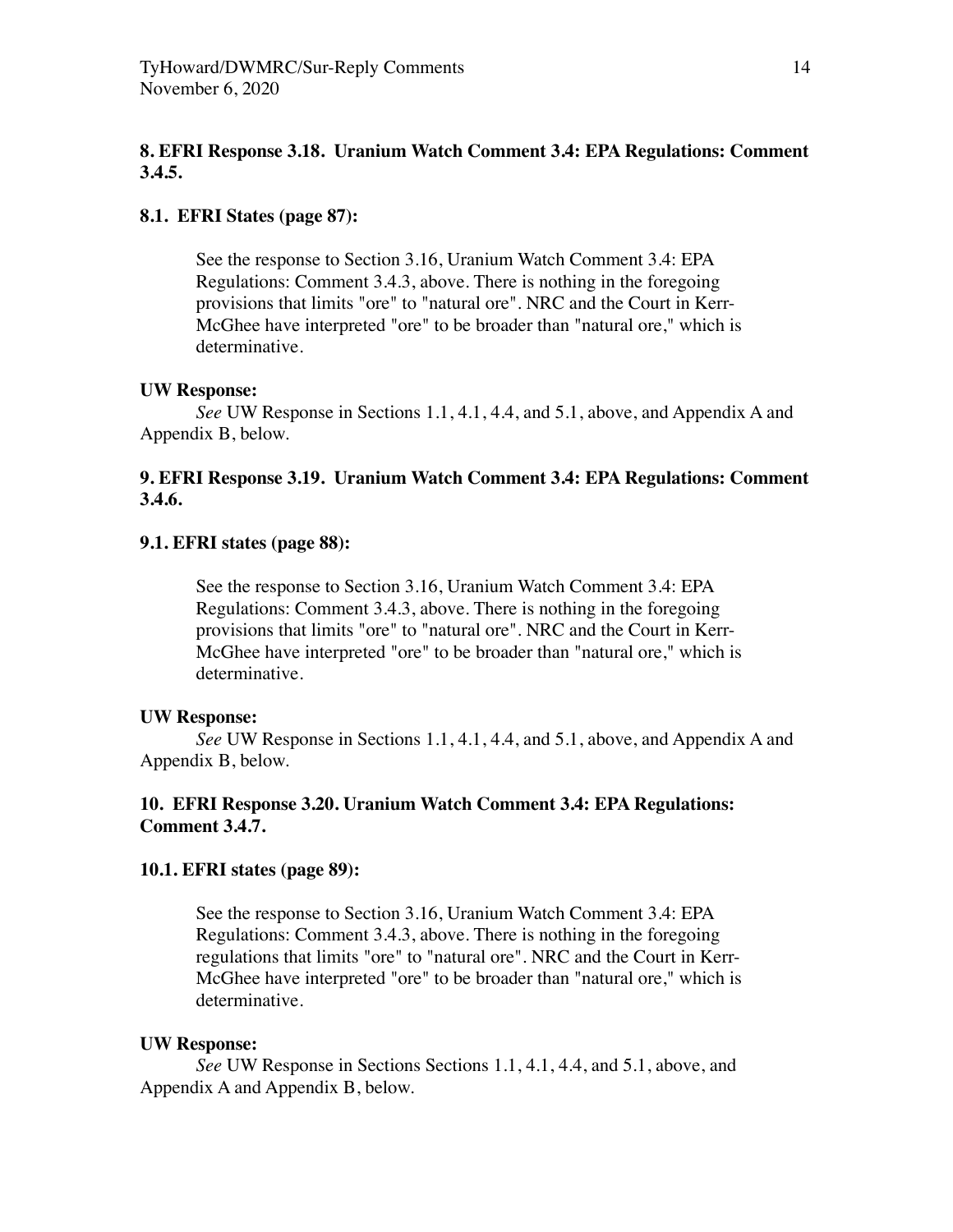# **11. EFRI Response 3.21. Uranium Watch Comment 3.4: EPA Regulations: Comment 3.4.8**

# **11.1. EFRI states (page 89):**

See the response to Section 3.16, Uranium Watch Comment 3.4: EPA Regulations: Comment 3.4.3, above. There is nothing in the foregoing regulations that limits "ore" to "natural ore". NRC and the Court in Kerr-McGhee have interpreted "ore" to be broader than "natural ore," which is determinative.

# **UW Response:**

*See* UW Response in Sections 1.1, 4.1, 4.4, and 5.1, above, and Appendix A and Appendix B, below.

# **12. EFRI Response 3.22. Uranium Watch Comment 3.4: EPA Regulations: Comment 3.4.9**

# **12.1. EFRI states (page 89):**

See the response to Section 3.16, Uranium Watch Comment 3.4: EPA Regulations: Comment 3.4.3, above.

# **UW Response:**

*See* UW Response in Sections 1.1, 4.1, 4.4, and 5.1, above, and Appendix A and Appendix B, below.

Thank you for providing this opportunity for additional comment on the White Mesa Uranium Mill, License Amendment 10.

 Sincerely,

 $\sqrt{s}$ /s/

 Sarah Fields sarah@uraniumwatch.org

Enclosures: Appendix A and Appendix B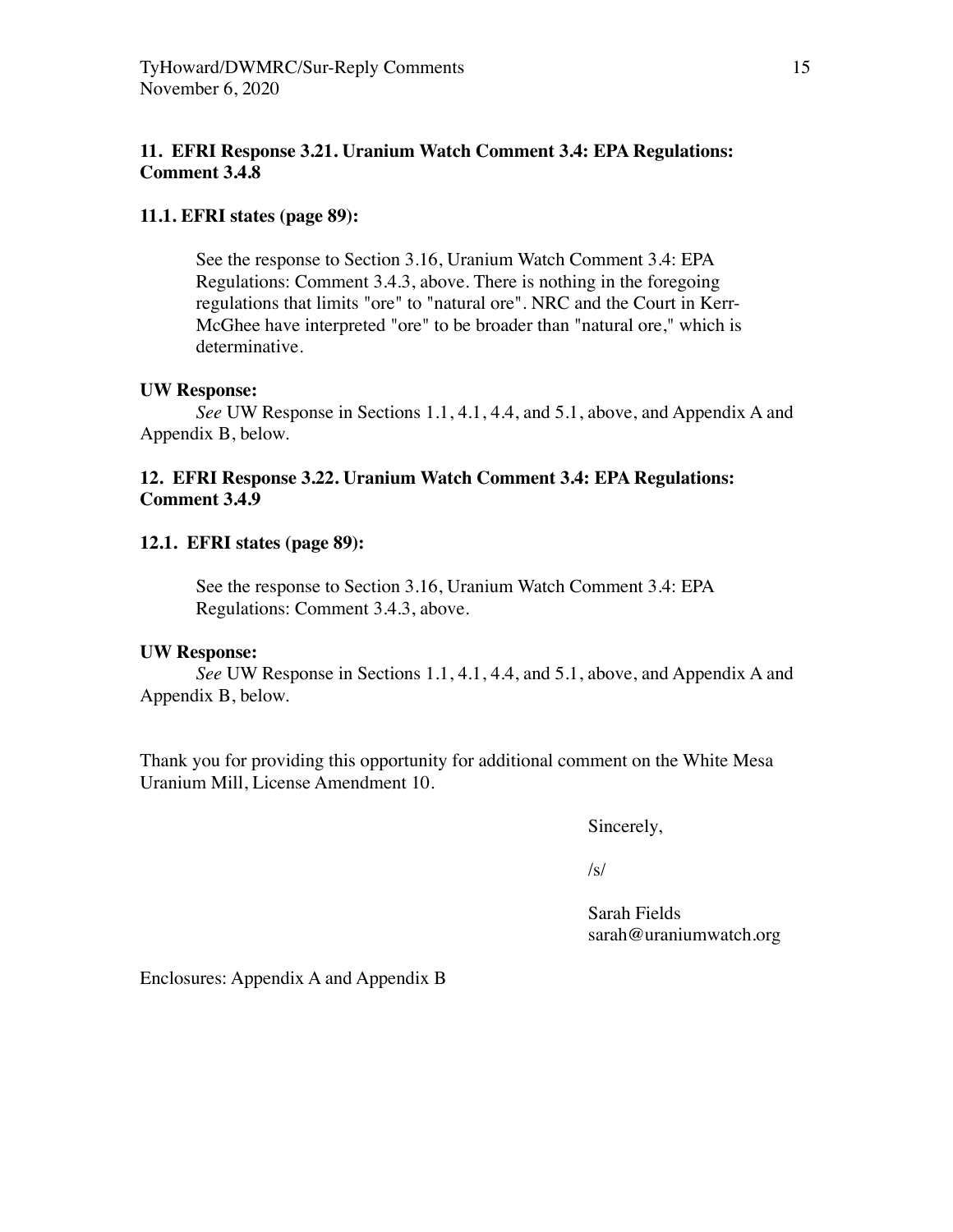# URANIUM WATCH SUR-REPLY

# APPENDIX A DEFINITION OF ORE

The word, or term, "ore," as defined in several sources:

- Ore—a naturally occurring solid material from which metal or other valuable minerals may be extracted. [Illustrated Oxford Dictionary, DK Pub. 1998.]
- Ore—A native mineral containing a precious or useful metal in such quantity and in such chemical combination as to make its extraction profitable. Also applied to minerals mined for their content of non-metals. [The Compact Oxford English Dictionary, Second Edition, Oxford University Press, 2000, p. 1224:915-916.]
- Ore—a. A natural mineral compound of the elements of which one at least is a metal. Applied more loosely to all metaliferous rock, though it contains the metal in a free state, and occasionally to the compounds of nonmetallic substances, as sulfur ore. . . . *Fay*

 b. A mineral of sufficient value as to quality and quantity that may be mined for profit. *Fay.* [A Dictionary of Mining, Mineral, and Related Terms, compiled and edited by Paul W. Thrush and Staff of the Bureau of Mines, U.S. Dept. of Interior, 1968.]

- The Oxford English Dictionary points out that the current usage of the word "ore" goes back several hundred years.
- A Dictionary of Mining, Mineral, and Related Terms lists over 65 compound words using the word "ore;" for example, ore bin, ore body, ore deposit, ore district, ore geology, ore grader, ore mineral, ore reserve, and ore zone. All of these terms incorporate the word "ore" as it relates to the mining of a native mineral. The term "ore," without explanation, has for many years been used in thousands, if not millions, of instances in thousands of mining, milling, geological, mineralogical, radiochemical, engineering, environmental, statutory, and regulatory publications. "Ore" like the word "water," is a word of common and extensive usage with a clear and accepted meaning. The use of the word "ore," or "any ore," is not ambiguous or subject to interpretation.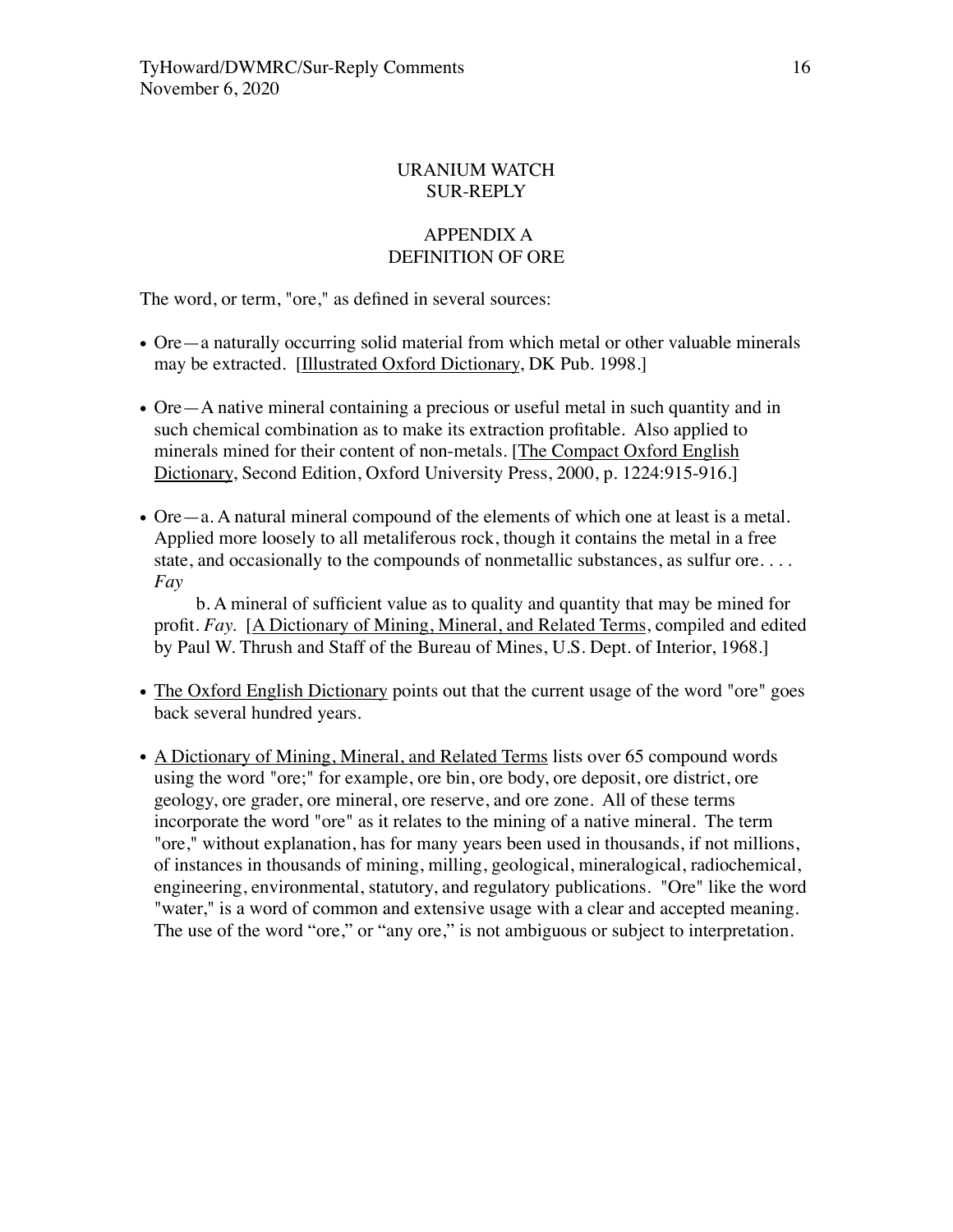# URANIUM WATCH SUR-REPLY

# APPENDIX B STATUTORY AND REGULATORY BACKGROUND

# **A. Statutory Background. 1. Uranium Mill Tailings Radiation Control Act of 1978.**

1.1. The Uranium Mill Tailings Radiation Control Act of 1978 (UMTRCA) (Public Law 95-604, 92 Stat. 3033 *et seq*.), that amended the Atomic Energy Act (AEA) of 1954 (Public Law 83-703, 68 Stat. 919 *et.seq*.). The AEA of 1954 was an amendment to the Atomic Energy Act of 1946 (Public Law 79-385, 60 Stat. 755 *et seq*.).

As will be shown below, the AEA, as amended by UMTRCA, does not sanction the processing of feed materials other than natural ores<sup>1</sup> and the disposal of wastes from such processing at licensed uranium and thorium processing facilities and does not give the Nuclear Regulatory Commission (NRC) and the State of Utah Agreement State Program administered by the Division of Waste Management and Radiation Control (DWMRC) the broad authority to authorize the processing of feed materials other than natural ores as "ore" and the disposal of wastes from such processing at licensed uranium and thorium processing facilities as "11e.(2) byproduct material.

1.2. The regulatory history of UMTRCA, found in the two Congressional reports, provides information with respect "uranium mill tailings" and "ore." The Congressional Reports clearly state what was contemplated by Congress (i.e., the intent of Congress) when Congress established a program for the control of "uranium mill tailings" from the processing of "uranium ore" at inactive (Title I of UMTRCA) and active (Title II of UMTRCA) uranium and thorium processing facilities. *See* House Report (Interior and Insular Affairs Committee) No. 95-1480 (I), August 11, 1978, and House Report (Interstate and Foreign Commerce Committee) No. 95-1480 (II), September 30, 1978.

Under "Background and Need," HR No. 95-1480 (I) states:

Uranium mill tailings are the sandy waste produced by the uranium ore milling process. Because only 1 to 5 pounds of useable uranium is extracted from each 2,000 pounds of ore, tremendous quantities of waste are produced as a result of milling operations. These tailings contain many naturally-occurring hazardous substances, both radioactive and nonradioactive. . . . As a result of being for all practical purposes, a perpetual hazard, uranium mill tailings present the major threat of the nuclear fuel cycle.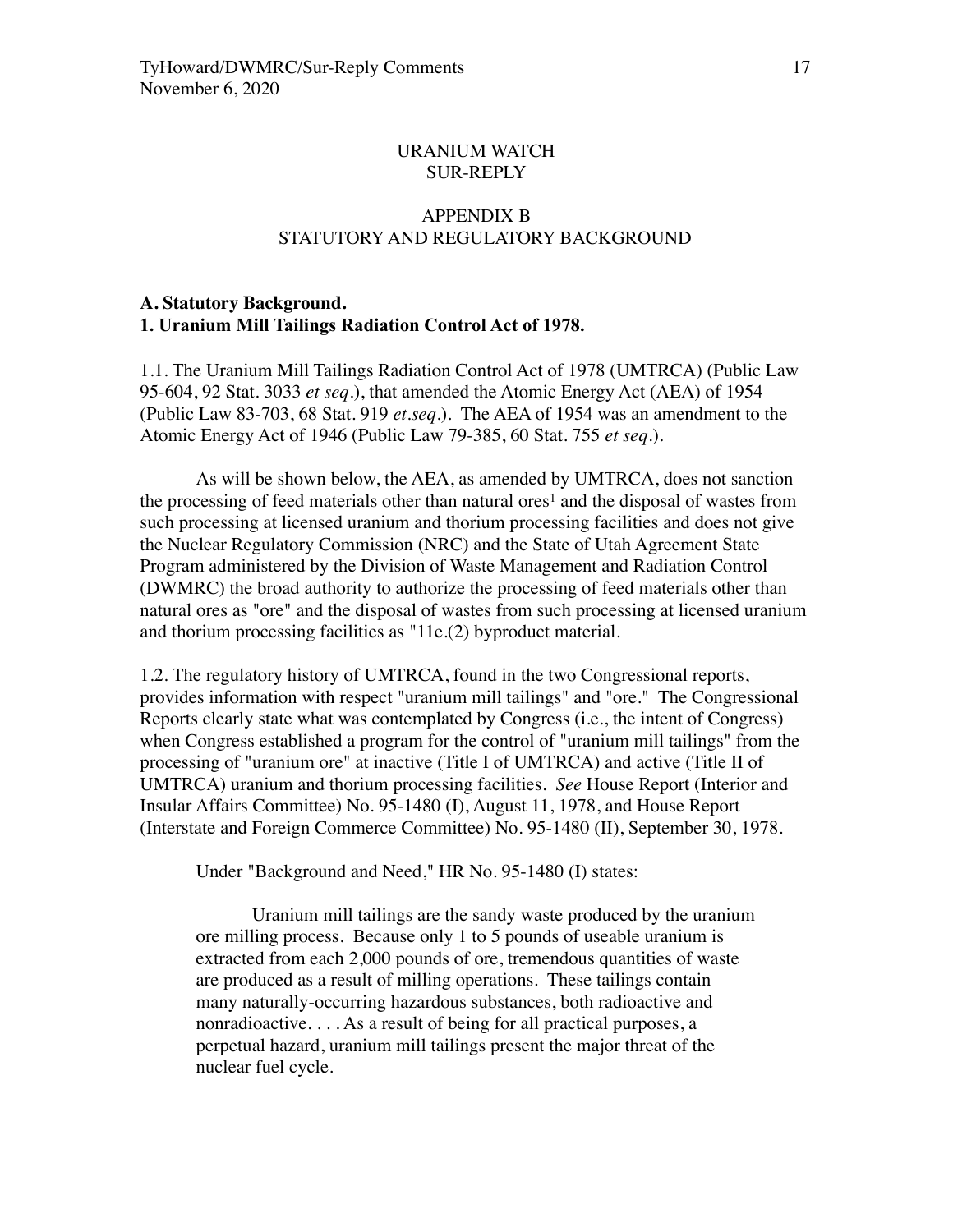In its early years, the uranium milling industry was under the dominant control of the Federal Government. At that time, uranium was being produced under Federal Contracts for the Government's Manhattan Engineering District and Atomic Energy Commission program. . . .

The Atomic Energy Commission and its successor, the Nuclear Regulatory Commission, have retained authority for licensing uranium mills under the Atomic Energy Act since 1954. [HR No. 95-1480 (1) at 11.]

The second House Report, under "Need for a Remedial Action Program" states:

Uranium mills are a part of the nuclear fuel cycle. They extract uranium from ore for eventual use in nuclear weapons and power-plants, leaving radioactive sand-like waste—commonly called uranium mill tailings—in generally unattended piles. [HR No. 95-1480 (2) at 25.]

# **2. Atomic Energy Commission and the AEA of 1946.**

2.1. As indicated above, the domestic uranium mining and milling industry was established at the behest of the Manhattan Engineer District and the Atomic Energy Commission (AEC). The AEC regulated uranium mines and uranium processing facilities, established ore buying stations, and bought ore. Under the AEA of 1946 there was no commercial uranium mining and milling industry. The mining and milling of uranium was done under contract to the AEC. After the AEA of 1954 there was both a government and commercial uranium mining and milling industry. AEC purchased uranium ore under the Domestic Uranium Program. Regulations related to that uranium procurement program were set forth in 10 C.F.R. Part 60. Part 60 was deleted from 10 C.F.R. on March 3, 1975, after the establishment of the NRC.

2.2. The AEC published a number of circulars related to their Domestic Uranium Program. The Domestic Uranium Program—Circular No. 3—Guaranteed Three Year Minimum Price—Uranium-Bearing Carnotite-Type or Roscoelite-Type Ores of the Colorado Plateau Area" (April 9, 1948), an amendment to 10 C.F.R. Part 60, states:

§ 60.3 *Guaranteed three years minimum price for uraniumbearing carnotite-type or roscoelite-type ores of the Colorado Plateau— (a) Guarantee.* To stimulate domestic production of uranium-bearing ores of the Colorado Plateau area, commonly known as carnotite-type or roscoelite-type ores, and in the interest of the common defense and security the United States Atomic Energy Commission hereby establishes the guaranteed minimum prices specified in Schedule 1 of this section, for the delivery of such ores to the Commission, at Monticello, Utah, and Durango, Colorado, in accordance with the terms of this section during the three calendar years following its effective date.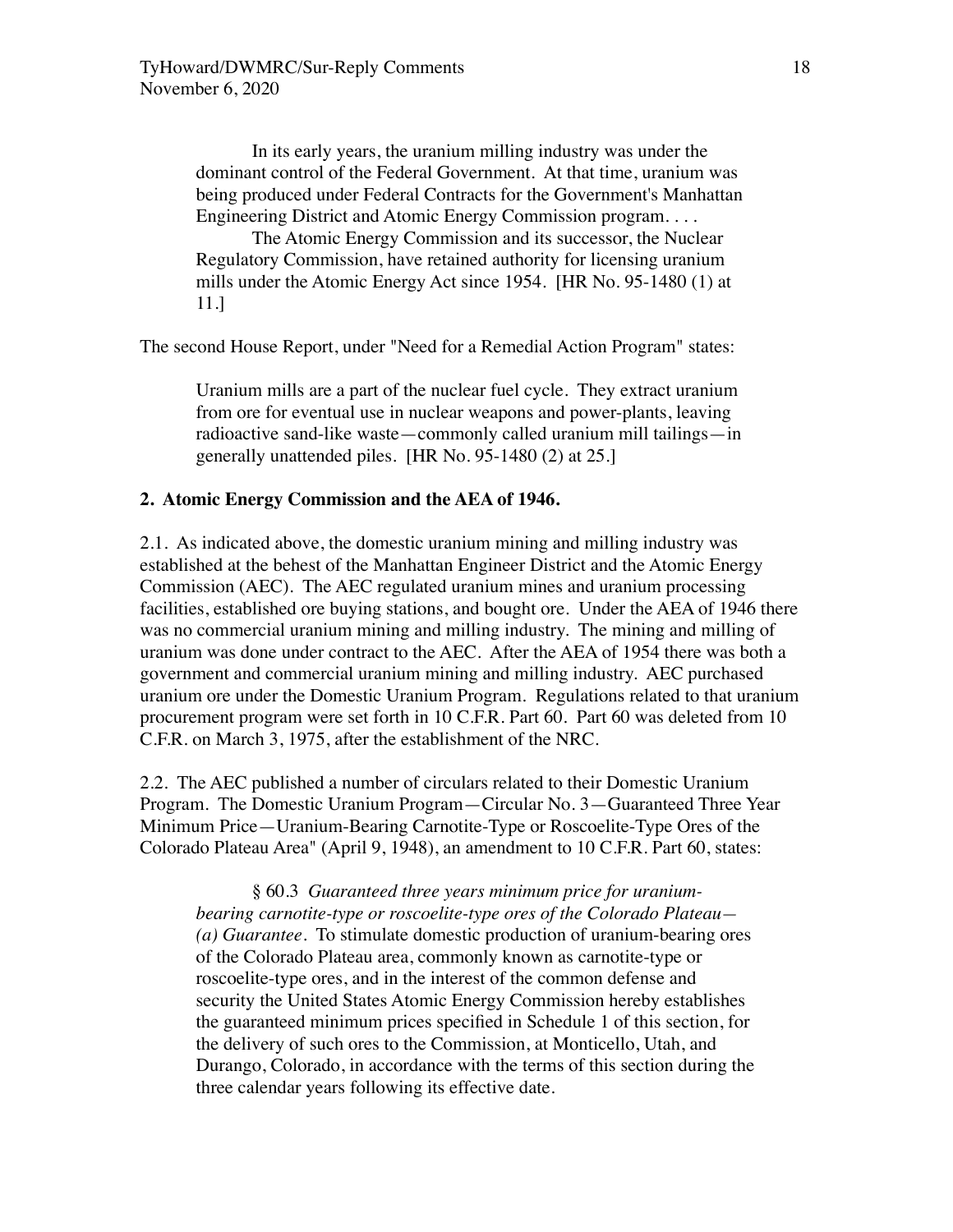*Note:* In §§ 60.1 and 60.2 (Domestic Uranium Program, Circulars No. 1 and 2), the Commission has established guaranteed prices for other domestic uranium-bearing ores, and mechanical concentrates, and refined uranium products.

*Note*: The term "domestic" in this section, referring to uranium, uranium-bearing ores and mechanical concentrates, means such uranium, ores, and concentrates produced from deposits within the United States, its territories, possessions and the Canal Zone.

10 C.F.R. Part 60—Domestic Uranium Program at § 60.5(c) states:

Definitions. As used in this section and in  $\S$  60.5(a), the term "buyer' refers to the U.S. Atomic Energy Commission, or its authorized purchasing agent. The term "ore" does not include mill tailings or other mill products.... [Emphasis added.] [Circular 5, 14 Fed. Reg. 731] (February 18, 1949).]

It is clear that the AEC was the primary mover in the domestic uranium mining and milling program. It is clear that under the Atomic Energy Act of 1946 and 1954, the AEC regulated uranium mining and milling and had an established a uranium ore-buying program. It is clear that from the 1940's to 1975, the regulations in 10 C.F.R. Part 60 clearly indicted that "ore" does not include mill tailings or other mill products.

#### **3. Statutory Definition of Source Material.**

The AEA of 1946, under "Control of Materials," Sec. 5 (b), "Source Materials,"  $(1)$ , "Definition," provides the definition of "source material." Section  $5(b)(1)$ states:

Definition. — As used in this Act, the term "source material" means uranium, thorium, or any other material which is determined by the Commission, with the approval of the President, to be peculiarly essential to the production of fissionable materials; but includes ores only if they contain one or more of the foregoing materials in such concentration as the Commission may by regulation determine from time to time.

The AEA of 1954, Chapter 2, Section 11, "Definitions", sets forth the current statutory definition of "source material" at Sec. 11(s):

The term "source material" means (1) uranium, thorium, or any other material which is determined by the Commission pursuant to the provisions of section 61 to be source material; or (2) ores containing one or more of the foregoing materials, in such concentrations as the Commission may by regulation determine from time to time. [42 U.S.C. Sec. 2014(z).]

Responsive to this statutory definition, in 1961 the AEC established the following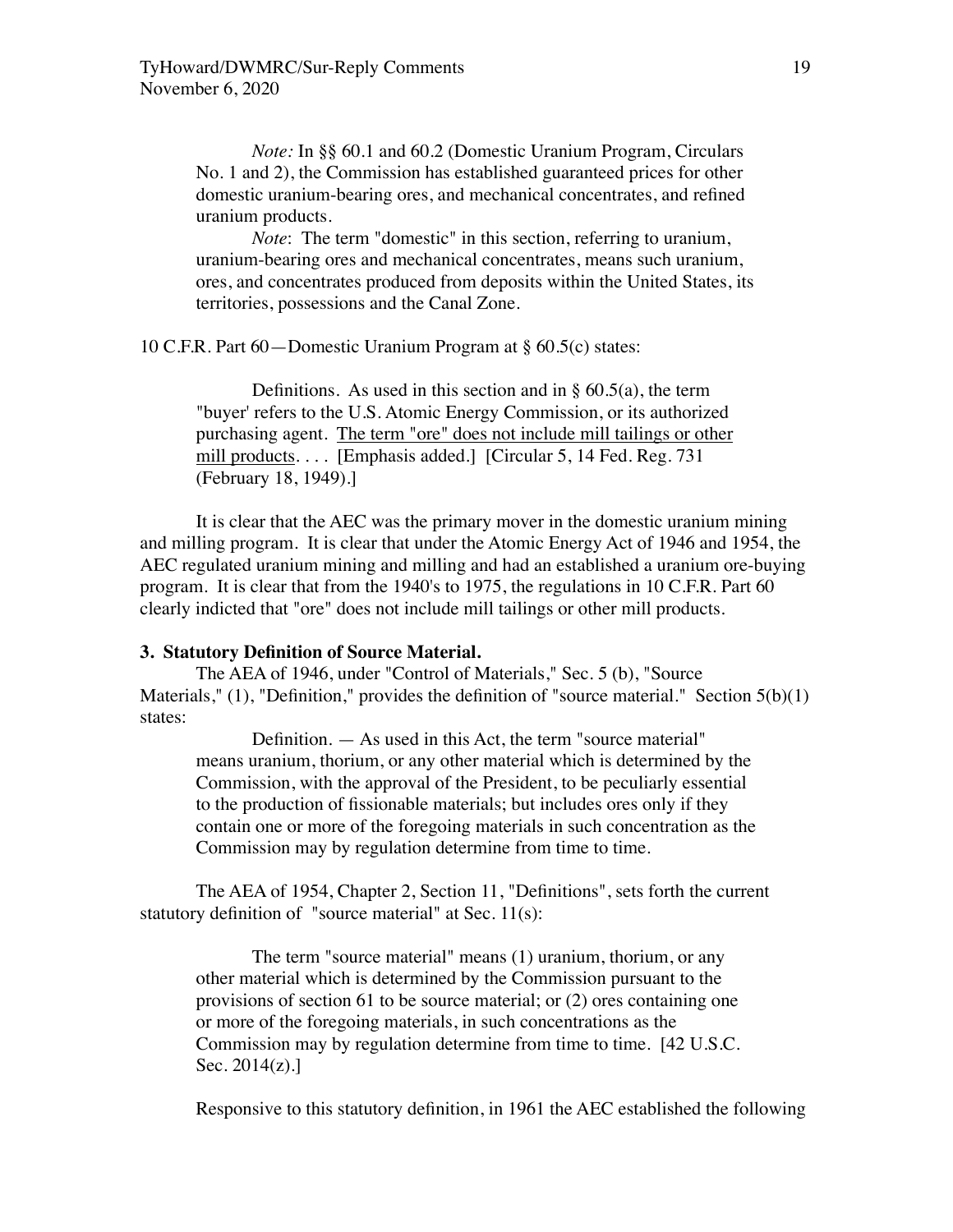regulatory definition at 10 C.F.R. § 40.4:

Source Material means: (1) Uranium or thorium, or any combination thereof, in any physical or chemical form or (2) ores which contain by weight one-twentieth of one percent  $(0.05\%)$  or more of: (i) Uranium, (ii) thorium or (iii) any combination thereof. Source material does not include special nuclear material. [26 Fed. Reg. 284 (Jan. 14, 1961).]

Therefore, the AEC made a determination, in accordance with the mandate of the AEA of 1954, that ores containing 0.05% thorium and/or uranium would meet the statutory definition of source material. At the same time that they made that determination, the AEC had a regulation that clearly stated that "ore" does not include mill tailings or other mill products. Surely, the AEC, as the administrator of a uranium ore procurement program and the developer of the uranium mining and milling industry knew what they were talking about when they used the term "ore."

Additionally, the AEC set forth certain exemptions to the regulations in 10 C.F.R. Part 40. The proposed rule that was later finalized in January 1961 states, in pertinent part:

The following proposed amendment to Part 40 constitutes an overall revision of 10 CFR Part 40, "Control of Source Material."

With certain specified exceptions, the proposed amendment requires a license for the receipt of title to, and the receipt, possession, use, transfer, import, or export of source material. . . .

Under the proposed amendment, the definition of the term "source material": is revised to bring it into closer conformance with that contained in the Atomic Energy Act of 1954.

"Source Material" is defined as (1) uranium or thorium, or any combination thereof, in any physical or chemical form, but does not include special nuclear material, or (2) ores which contain by weight onetwentieth of one percent (0.05 percent) or more of (a) uranium, (b) thorium or (c) any combination thereof. The amendment would exempt from the licensing requirements chemical mixtures, compounds, solutions or alloys containing less than 0.05 percent source material by weight. As a result of this exemption, the change in the definition of source material is not expected to have any effect on the licensing program. . . .

Section 62 of the Act prohibits the conduct of certain activities relating to source material "after removal from its place of deposit in nature" unless such activities are authorized by license issued by the Atomic Energy Commission. The Act does not, however, require a license for the mining of source material, and the proposed regulations, as in the case of the current regulations, do not require a license for the conduct of mining activities. Under the present regulation, miners are required to have a license to transfer the source material after it is mined. Under the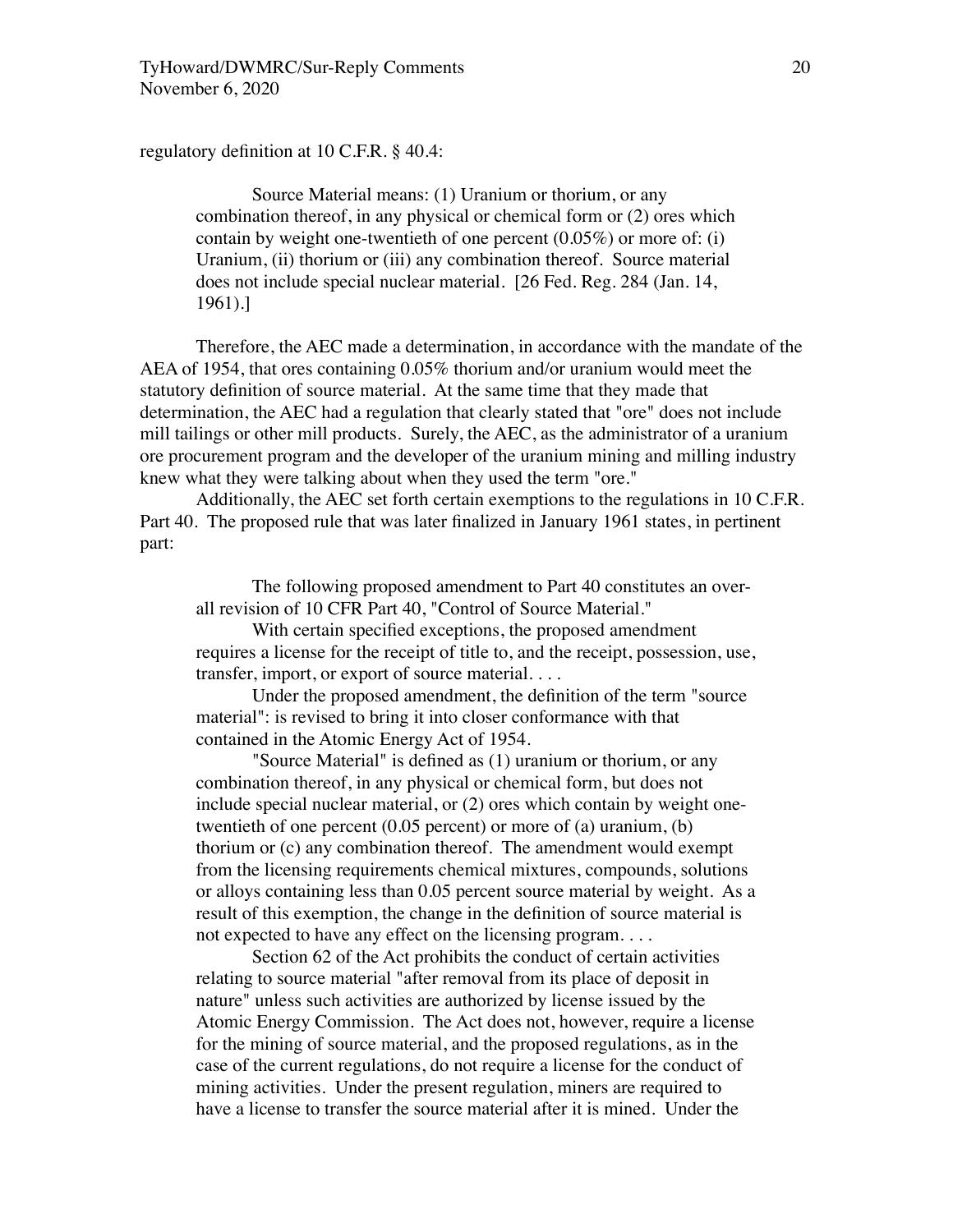proposed regulation below, the possession and transfer of unrefined and unprocessed ores containing source material would be exempted. [47 Fed. Reg. 8619 (September 7, 1960).]

Therefore, the AEC established, via a rulemaking, exemptions for source material as defined in Sec.  $2014(z)(1)$  related to mixtures, compounds, solutions, or alloys containing uranium and/or thorium:

(a) Any person is exempt from the regulations in this part and from the requirements for a license set forth in section 62 of the Act to the extent that such person receives, possesses, uses, transfers or delivers source material in any chemical mixture, compound, solution, or alloy in which the source material is by weight less than one-twentieth of 1 percent (0.05 percent) of the mixture, compound, solution or alloy. The exemption contained in this paragraph does not include byproduct material as defined in this part. [10 C.F.R. § 40.13(a), 26 Fed. Reg. 284 (Jan. 14, 1961).]

The AEC also established, via a rulemaking, exemptions for source material as defined in Sec.  $2014(z)(2)$  related to "ore":

b) Any person is exempt from the regulations in this part and from the requirements for a license set forth in section 62 of the act to the extent that such person receives, possesses, uses, or transfers unrefined and unprocessed ore containing source material; provided, that, except as authorized in a specific license, such person shall not refine or process such ore. [10 C.F.R. 40.13(b), 26 Fed. Reg. 284 (Jan. 14, 1961).]

 The definition of "source material" and the exemptions that are related to those definitions stand today, almost sixty years later. These regulatory definitions and exemptions did not change when the NRC was established in 1975 and took on the regulatory responsibility for "source material." These regulatory definitions and exemptions did not change when the AEA was amended by UMTRCA in 1978. These regulations and definitions did not change when the NRC developed their policy guidances related to the processing of wastes from various mineral processing operations (including the commingled soils and wastes from other sources) at licensed uranium recovery operations.

#### **4. Definition of 11e.(2) byproduct material.**

UMTRCA, among other things, amended the AEA of 1954 by adding a new definition, the definition of 11e.(2) byproduct material:

Sec. 201. Section 11e. of the Atomic Energy Act of 1954, is amended to read as follows:

"e. The term 'byproduct material' means (1) any radioactive material (except special nuclear material) yielded in or made radioactive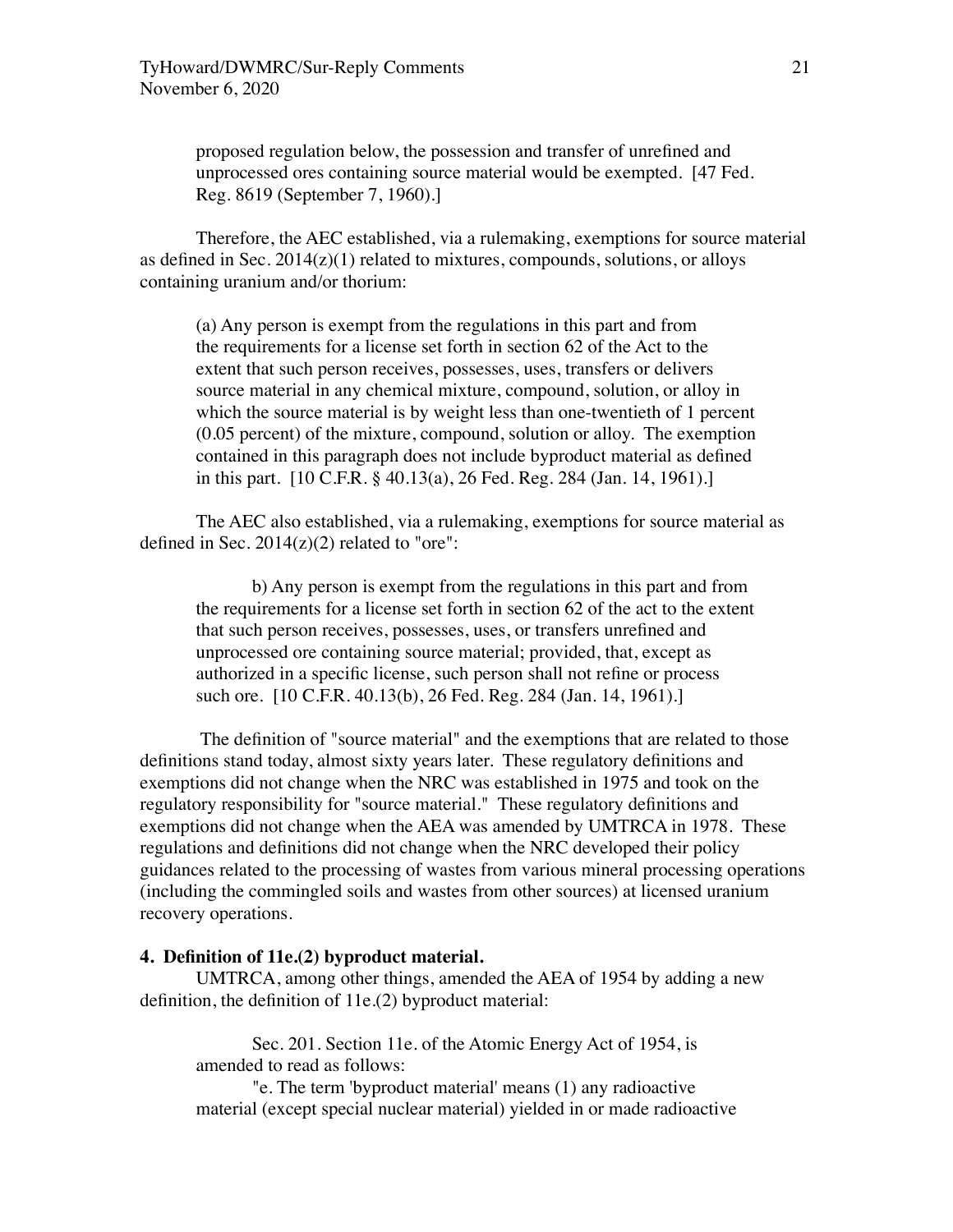by exposure to the radiation incident to the process of producing or utilizing special nuclear material, and (2) the tailings or wastes produced by the extraction or concentration of uranium or thorium from any ore processed primarily for its source material content." [42 U.S.C. Sec. 2014 (e).]

There is no evidence in the regulatory history of UMTRCA that Congress, in defining "11e.(2) byproduct material" intended to also amend the statutory definition of "source material." There is no evidence in the regulatory history of UMTRCA that the term "any ore" does not mean "any type of uranium ore" (e.g., ore containing **less than**  .05% uranium and/or thorium and the numerous types of natural uranium-bearing minerals that were mined at uranium mines and purchased by the AEC under their domestic uranium ore procurement program or under the commercial "uranium milling" program). There is no evidence in the regulatory history of UMTRCA that Congress intended the term "any ore" to mean anything that the NRC, DWMRC, or EFRI wants it to mean (e.g., the wastes from mineral processing operations).

# **B. Regulatory Background**

# **1. Introduction.**

Although both the Environmental Protection Agency (EPA) and the NRC established a regulatory program for uranium milling and the processing of ores, as will shown below, neither the EPA nor the NRC contemplated the processing of materials that were not "ore." Neither the EPA nor the NRC considered wastes from other mineral processing operations (including contaminated soils and wastes from other sources) in their concept of "ore," and they did not address in any manner the processing of such wastes when promulgating their regulatory regimes for active uranium processing facilities. Further, during the various rulemaking proceedings, the public was never informed that wastes from other mineral processing operations, no matter how they were defined, would be processed at licensed uranium or thorium mills. Therefore the public was given no reasonable opportunity to comment on such processing activities at uranium mills.

#### **2. NRC Regulatory Program, 10 C.F.R. Part 40.**

Responsive to UMTRCA, the NRC incorporated the UMTRCA definition of 11e. (2) byproduct material (with clarification) into their regulations at 10 C.F.R. § 40.4:

"Byproduct Material" means the tailings or wastes produced by the extraction or concentration of uranium or thorium from any ore processed primarily for its source material content, including discrete surface wastes resulting from uranium solution extraction processes. Underground ore bodies depleted by such solution extraction operations do not constitute "byproduct material" within this definition. [44 Fed. Reg. 50012-50014 (August 24, 1979).]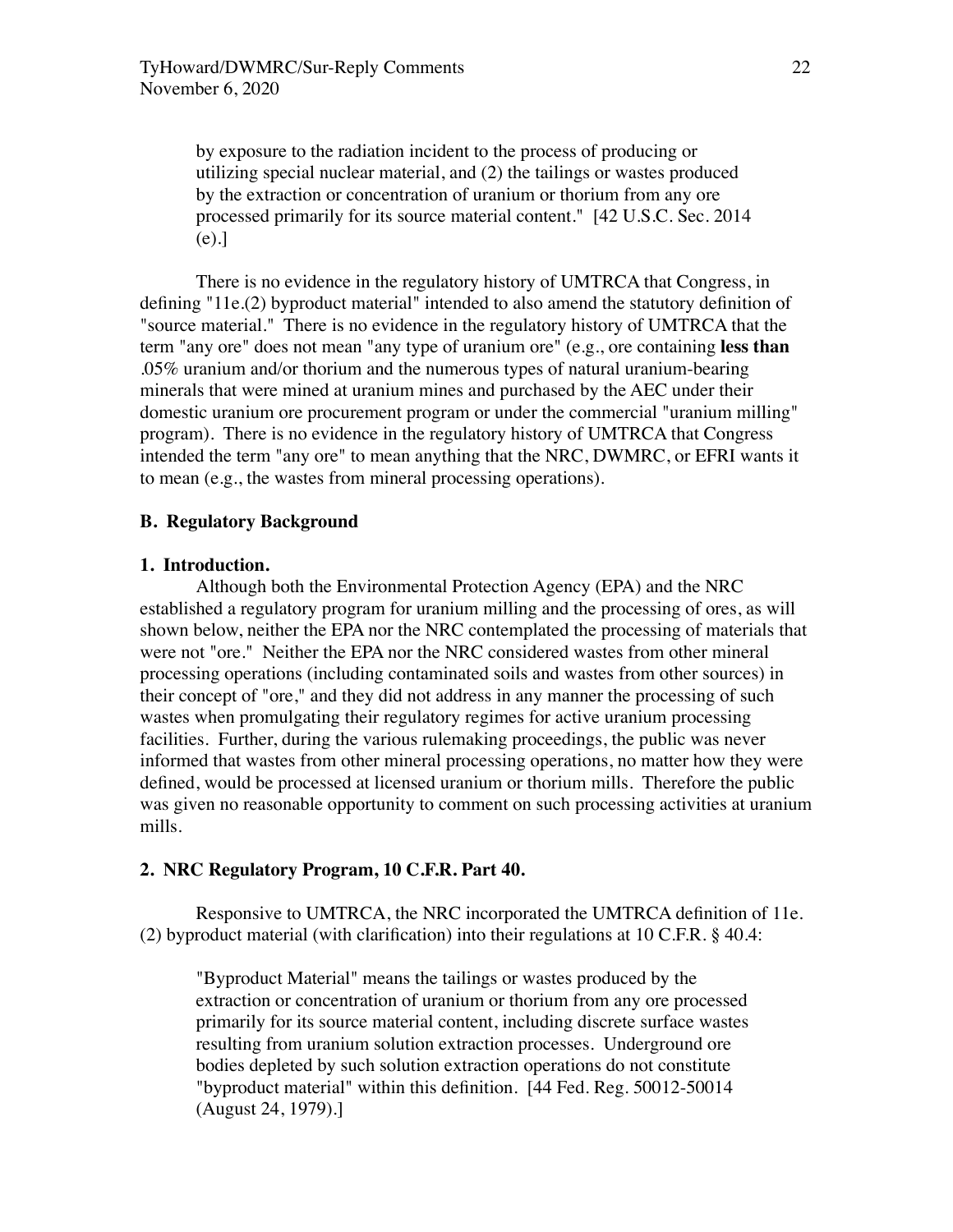The NRC also explained the need for the new definition:

Section 40.4 of 10 CFR Part 40 is amended to include a new definition of "byproduct material." This amendment, which included uranium and thorium mill tailings as byproduct material licensable by the Commission, is required by the recently enacted Uranium Mill Tailings Radiation Control Act. [44 Fed. Reg. 50012-50014 (August 24, 1979).]

The NRC promulgated further regulations amending Part 40 in 1980. In the summary, the NRC states:

The U.S. Nuclear Regulatory Commission is amending its regulations to specify licensing requirements for uranium and thorium milling activities, including tailings and wastes generated from these activities. The amendments to parts 40 and 150 take into account the conclusions reached in a final generic environmental impact statement on uranium milling and the requirements mandated in the Uranium Mill Tailings Radiation Control Act of 1978, as amended, public comments received on a draft generic environmental impact statement on uranium milling, and public comments received on proposed rules published in the Federal Register. [Footnotes omitted.] [45 Fed. Reg. 65521-65538 (October 3, 1980).]

There is no statement in any of the NRC regulations in 10 C.F.R. Part 40, or in any of rulemaking proceedings promulgating those regulations, that wastes from other mineral processing operations was "ore," under any circumstances, or that, under any circumstances, such wastes would be processed at licensed uranium or thorium mills and the tailings or wastes would be disposed of as 11e.(2) byproduct material in the mill tailings impoundments.

The regulations promulgated by the NRC and the EPA did not contemplate this kind of activity. The National Environmental Policy Act (NEPA) document in support of the promulgation of the NRC regulatory program for uranium mills did not contemplate this kind of activity. Also, in the rulemaking proceedings and NEPA proceeding, the public did not have an opportunity to contemplate and comment on this kind of activity.

#### **3. The Final Generic Environmental Impact Statement on Uranium Milling.**

The NRC Final Generic Environmental Impact Statement on Uranium Milling ("GEIS"), NUREG-0706.9 September 1980, formed a basis for the NRC Part 40

<span id="page-22-0"></span><sup>&</sup>lt;sup>9</sup> NUREG-0706, Vol. I: <https://www.nrc.gov/docs/ML0327/ML032751663.pdf> NUREG-0706, Vol. II: <https://www.nrc.gov/docs/ML0327/ML032751667.pdf> NUREG-0706, Vol. III:<https://www.nrc.gov/docs/ML0327/ML032751669.pdf>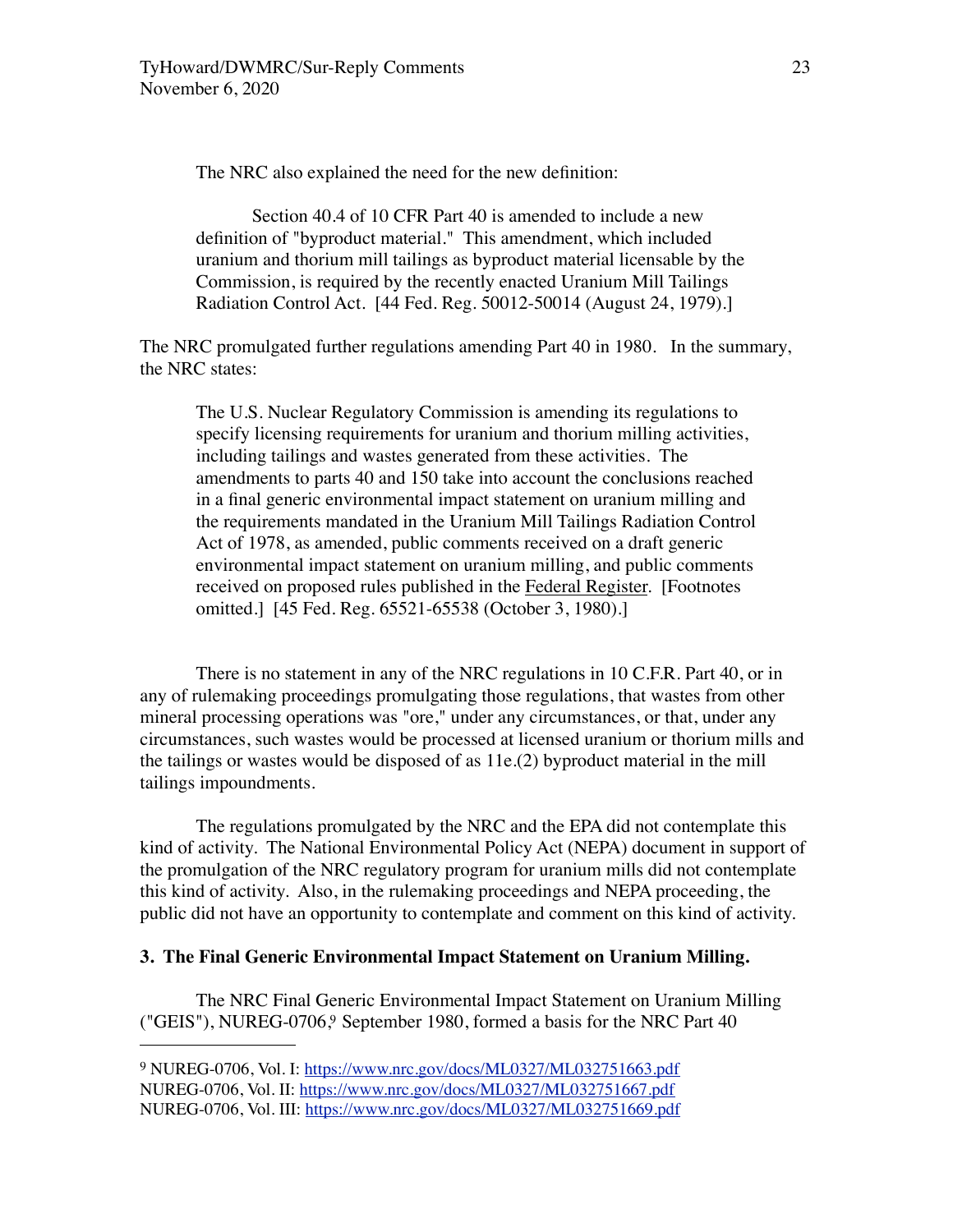Rulemaking. The GEIS makes a clear statement regarding the scope of the GEIS and its understanding of what uranium milling entails:

As stated in the NRC Federal Register Notice (42 FR 13874) on the proposed scope and outline for this study, conventional uranium milling operations in both Agreement and Non-Agreement States, are evaluated up to the year 2000. Conventional uranium milling as used herein refers to the milling of ore mined primarily for the recovery of uranium. It involves the processes of crushing, grinding, and leaching of the ore, followed by chemical separation and concentration of uranium. Nonconventional recovery processes include in situ extraction or ore bodies, leaching of uranium-rich tailings piles, and extraction of uranium from mine water and wet-process phosphoric acid. These processes are described to a limited extent, for completeness. [GEIS, Volume I, at 3.]

Section 3.3 of the GEIS is entitled "Prospects for Unconventional Methods of Uranium Production." GEIS at 3-8. In the discussion of unconventional methods of uranium production, there is no discussion of the non-radiological hazards associated with uranium milling and mill tailings impoundments. The processing of the types of materials that have been processed at the White Mesa Mill as "alternate feed materials" is not mentioned and discussed as one of the types of "unconventional methods of uranium production."

Section 4.6 of the GEIS is a discussion of "Mineral Resources and Use" and does not discuss non-radiological hazards. GEIS at 4-6 to 4-7.

Sections 6.2.1 and 6.3.1 of the GEIS, both entitled "On Air Quality," provide brief information related to three air-borne effluents from "model mills." The processing of wastes from mineral processing operations (i.e., the processing of feed material other than ore, as the term "ore" is used in the GEIS), are not included within the scope of the GEIS.

The GEIS is very clear about what it considers "ore" to be and gives no indication whatsoever that materials other than ore, such as the tailings or wastes from mineral processing operations. are considered to be "ore."

The GEIS includes a discussion of "Past Production Methods." That discussion makes reference to "ore," "ore exploration," "pitchblende ore," "crude ore milling processes," "lower-grade ores," "uranium-bearing gold ores," "high-grade ores," "orebuying stations," and "ore reserves." GEIS, Volume I, Chapter 2, at 2-1 to 2-2.

There is a lengthy discussion of "Uranium Mining and Milling Operations" that provides a description of the commonly and less-commonly "used methods of mining uranium ores." GEIS, Volume II, at B-1 to B-2. Appendix 1.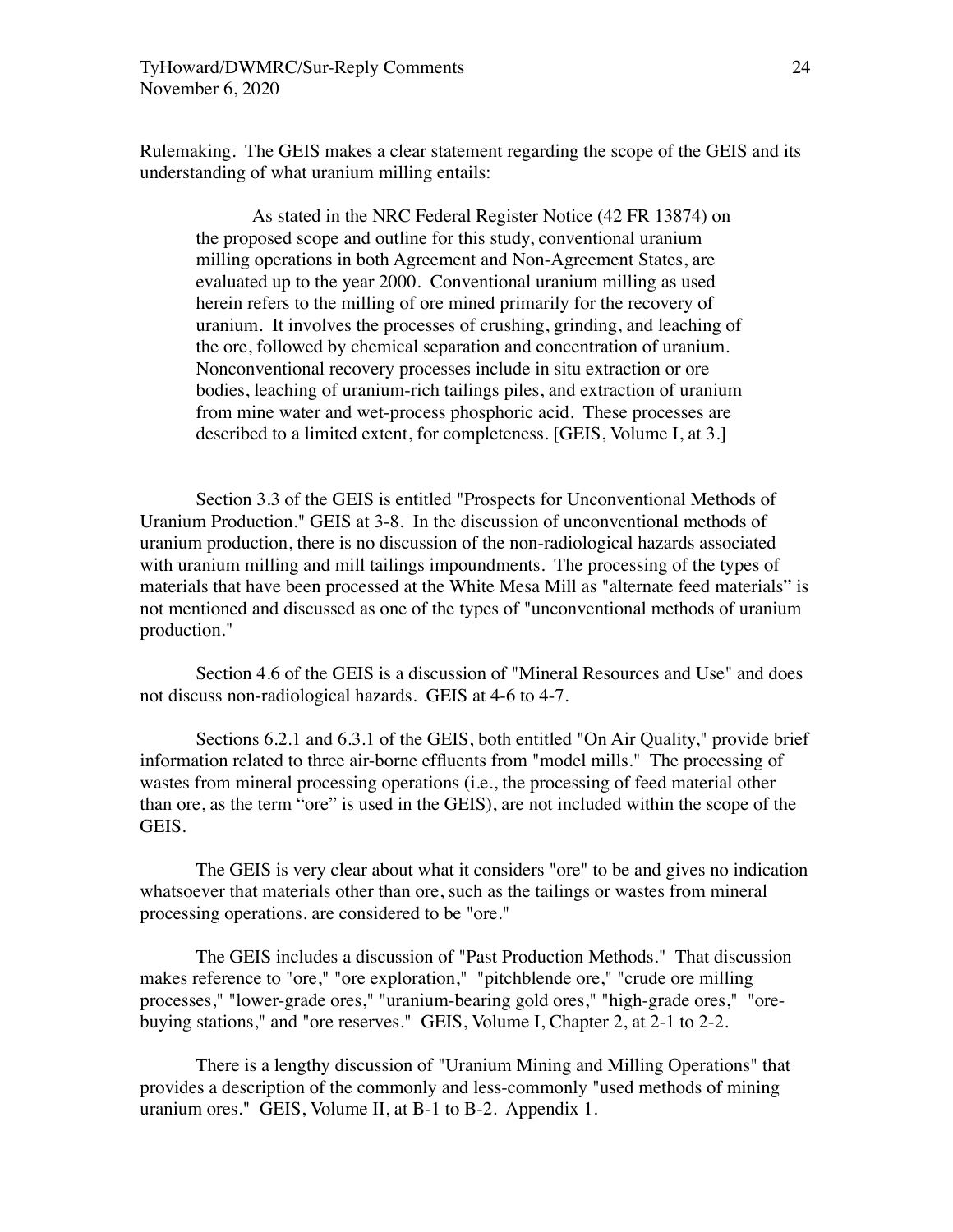In Chapter 6, "Environmental Impacts," there is a discussion of "Exposure to Uranium Ore Dust," which states, in part:

Uranium ore dust in crushing and grinding areas of mills contains natural uranium (U-238, U-235, thorium-230, radium-226, lead-210, and polonium-210) as the important radionuclides. [GEIS, Volume I, at 6-41.]

There is also a table giving the "Average Occupational Internal Dose due to Inhalation of Ore Dust." GEIS at 6-41, Table 6.16. Further, the GEIS discusses "Shipment of Ore to the Mill" (GEIS at 7-11); "Sprinkling or Wetting of Ore Stockpile" (GEIS at 8-2); "Ore Storage" and "Ore Crushing and Grinding" (GEIS at 8-6); "Ore Pad and Grinding" (GEIS, Vol. 3, at G-2); "Ore Warehouse (GEIS, Vol. 3, at K-3); and "Alternatives to Control Dust from Ore Handling, Crushing, and Grinding Operations (GEIS, Vol. III, at K-3 to K-3). In the NRC responses to comments there are discussions of "Average Ore Grade, Uranium Recovery" (GEIS, Vol. II, at A-12 to A-13).

The GEIS did not consider the processing of uranium-bearing wastes from mineral processing operations at uranium or thorium mills. The GEIS gives no indication whatsoever that such wastes are "ore," even if they were processed at a uranium or thorium recovery facility for their "source material content." Clearly, the GEIS did not consider that the wastes from the processing of such wastes would meet the definition of 11e.(2) byproduct material.

Therefore, the GEIS did not evaluate, and the public did not have an opportunity to comment upon, any of the possible health, safety, and environmental impacts of the processing of other mineral processing wastes at uranium or thorium processing facilities. They did not evaluate the issues related to the transportation of such wastes, nor were reasonable alternatives to the transportation, receipt, processing, and disposal of such wastes at uranium or thorium mills ever evaluated.

# **4. Environmental Protection Agency (EPA) Standards.**

4.1. UMTRCA directed the EPA to establish standards for uranium mill tailings and directed the NRC to implement those standards. That statute, as codified in 42 U.S.C. 2022, states in pertinent part:

Sec. 2022. Health and environmental standards for uranium mill tailings \*\*\*

(b) Promulgation and revision of rules for protection from hazards at processing or disposal site.

(1) As soon as practicable, but not later than October 31, 1982, the Administrator shall, by rule, propose, and within 11 months thereafter promulgate in final form, standards of general application for the protection of the public health, safety, and the environment from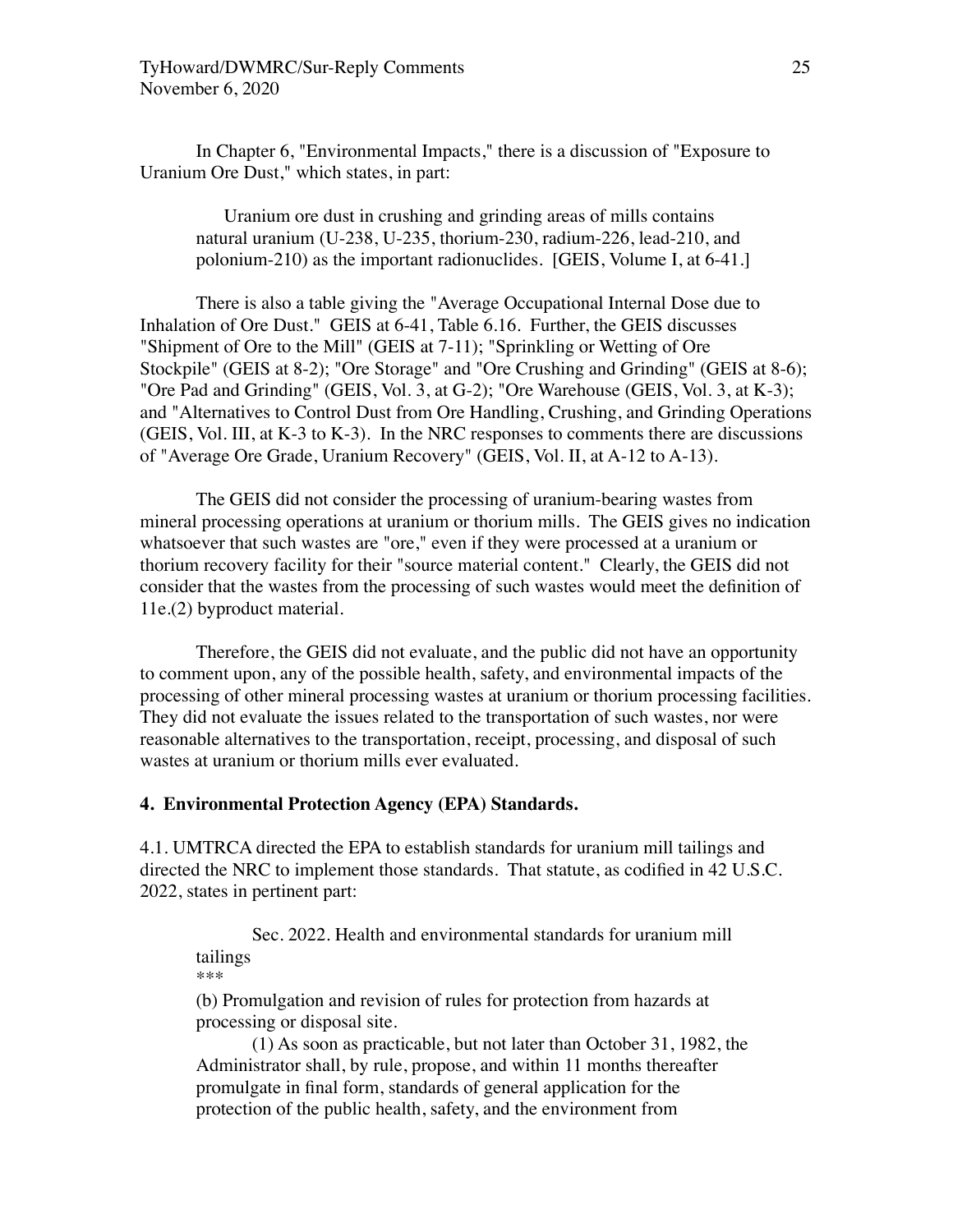radiological and nonradiological hazards associated with the processing and with the possession, transfer, and disposal of byproduct material, as defined in section  $2014(e)(2)$  of this title, at sites at which ores are processed primarily for their source material content or which are used for the disposal of such byproduct material. If the Administrator fails to promulgate standards in final form under this subsection by October 1, 1983, the authority of the Administrator to promulgate such standards shall terminate, and the Commission may take actions under this chapter without regard to any provision of this chapter requiring such actions to comply with, or be taken in accordance with, standards promulgated by the Administrator. In any such case, the Commission shall promulgate, and from time to time revise, any such standards of general application, which the Commission deems necessary to carry out its responsibilities in the conduct of its licensing activities under this chapter. [Emphasis added.]

 Requirements established by the Commission under this chapter with respect to byproduct material as defined in section  $2014(e)(2)$  of this title shall conform to such standards. Any requirements adopted by the Commission respecting such byproduct material before promulgation by the Commission of such standards shall be amended as the Commission deems necessary to conform to such standards in the same manner as provided in subsection  $(f)(3)$  of this section. Nothing in this subsection shall be construed to prohibit or suspend the implementation or enforcement by the Commission of any requirement of the Commission respecting byproduct material as defined in section 2014(e)(2) of this title pending promulgation by the Commission of any such standard of general application. In establishing such standards, the Administrator shall consider the risk to the public health, safety, and the environment, the environmental and economic costs of applying such standards, and such other factors as the Administrator determines to be appropriate. \* \* \*

(d) Federal and State implementation and enforcement of the standards promulgated pursuant to subsection (b) of this section shall be the responsibility of the Commission in the conduct of its licensing activities under this chapter. States exercising authority pursuant to section 2021(b) (2) of this title shall implement and enforce such standards in accordance with subsection (o) of such section.  $[42 \text{ U.S.C. } 2022(\text{b})$  and (d).

Congress directed the EPA only to establish standards for "sites at which ores are processed primarily for their source material." The EPA, as mandated by UMTRCA, finalized the "Environmental Standards for Uranium and Thorium Mill Tailings at Licensed Commercial Processing Sites" in 1983. 48 Fed. Reg. 45925-45947, October 7, 1983. In the "Summary of Background Information" the EPA provides a discussion of "The Uranium Industry" (i.e., the industry and the type of sites that the regulations apply to):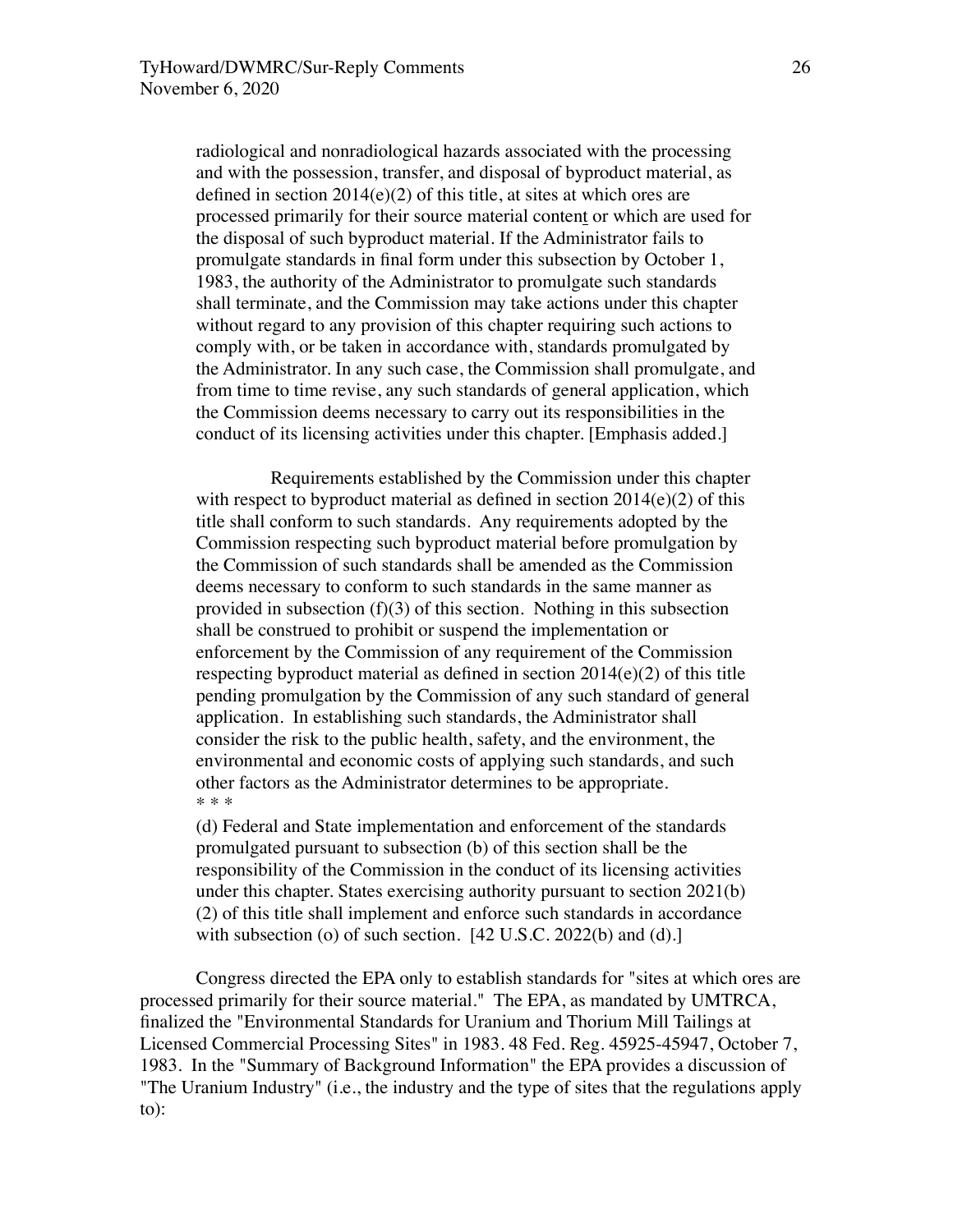The major deposits of high-grade uranium ores in the United States are located in the Colorado Plateau, the Wyoming Basins, and the Gulf Coast Plain of Texas. Most ore is mined by either underground or openpit methods. At the mill the ore is first crushed, blended, and ground to proper size for the leaching process which extracts uranium. . . . After uranium is leached from the ore it is concentrated . . . . The depleted ore, in the form of tailings, is pumped to a tailings pile as a slurry mixed with water.

Since the uranium content of ore averages only about 0.15 percent, essentially all the bulk or ore mined and processed is contained in the tailings. [48 Fed. Reg. 45925, 45927, October 7,1983.]

4.2. Clearly, when the EPA developed its standards for uranium and thorium mills, they stated, with specificity and particularity, what uranium ore was, what uranium milling consisted of, and what uranium mill tailings consisted of. The EPA clearly stated that the standards applied to the processing of uranium and thorium ores at uranium and thorium mills. There is no reasonable evidence that would indicate that the standards promulgated by the EPA applied to the processing of wastes from other mineral processing operations at uranium and thorium mills.

Additionally, the EPA incorporated the 42 U.S.C.  $2014(z)$  definition of 11e.(2) byproduct material, as clarified by the NRC in 10 C.F.R. 40.4, into their standards at 40 C.F.R. Subpart D, § 192.31(b). Since that time the EPA has not amended their definition of 11e.(2) byproduct material in a rulemaking proceeding, nor have they amended their definition via policy guidance. The EPA has not, in any manner, widened the use of the words "any ore" to include "alternate feed," or the waste products from other mineral processing operations. As will be discussed below, the EPA did not sanction the NRC's policy guidance with respect new definitions of "ore" and 11e.(2) byproduct material.

Clearly, the EPA, as directed by Congress, has not in any manner contemplated the processing of wastes from other mineral extraction operations at uranium or thorium mills when establishing the "Environmental Standards for Uranium and Thorium Mill Tailings at Licensed Commercial Processing Sites."

## **5. Regulatory History of NRC's Alternate Feed Guidance**

5.1. In the late 1980's the NRC was faced with a few requests to process material other than ore. At that time and today, there are two statutes or regulations (implementing those statues) that are pertinent. First is the statutory definition of "source material" established in 1954 by the AEA, found at 42 U.S.C. Sec. 2014(z), and in the NRC regulatory definition of "source material" (established in 1961 pursuant Sec.  $2014(z)$ ), found at 10 C.F.R. 40.4: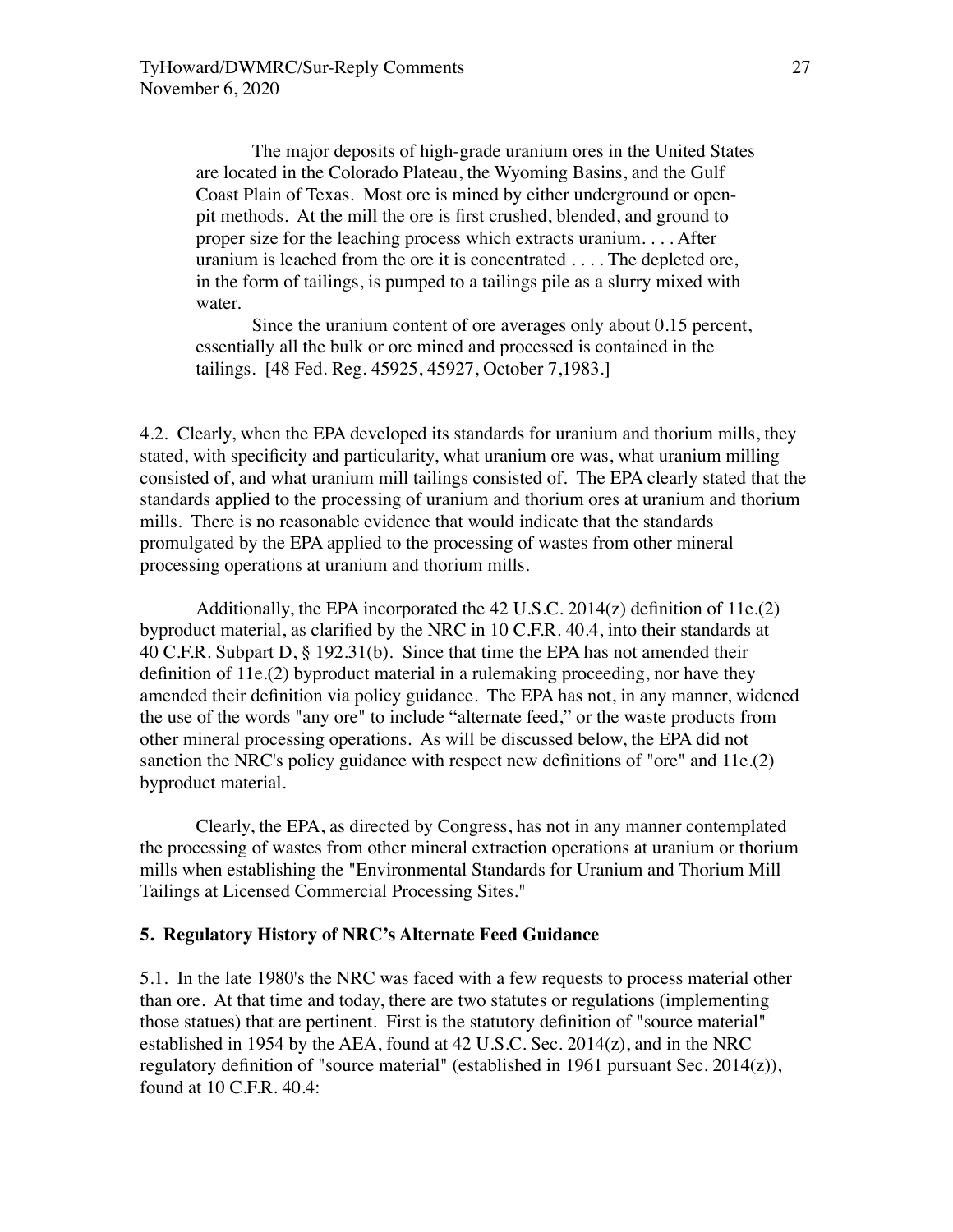Source Material means: (1) Uranium or thorium, or any combination thereof, in any physical or chemical form or (2) ores which contain by weight one-twentieth of one percent (0.05%) or more of: (i) Uranium, (ii) thorium or (iii) any combination thereof. Source material does not include special nuclear material.

The second is the definition of "byproduct material" in Section  $11(e)(2)$  of the Atomic Energy Act of 1954, as amended, (42 U.S. C Sec. 2014(e)(2)) and the regulatory definition of "byproduct material" found in 10 C.F.R. 40.4:

Byproduct Material means the tailings or wastes produced by the extraction or concentration of uranium or thorium from any ore processed primarily for its source material content, including discrete surface wastes resulting from uranium solution extraction processes. Underground ore bodies depleted by such solution extraction operations do not constitute "byproduct material'' within this definition.

The NRC had several options, one of which would have been to go to Congress and request that Congress change the definition of 11e.(2) byproduct material to read "the tailings or wastes produced by the extraction or concentration of any ore material processed primarily for its source material content." NRC Staff made a determination that they would not go to Congress to seek an amendment to the AEA of 1954.

Instead, what the NRC did was to manipulate the use of the word "ore" as it is used in the definition of 11e.(2) byproduct material. NRC proposed that a policy guidance be established for the purpose of interpreting the term "ore," as it is used in the definition of 11e.(2) byproduct material. Although the NRC provided an opportunity for public comment, the NRC did not institute a rulemaking proceeding to amend 10 C.F.R. Part 40.

To the best of my knowledge only two (2) members of the public submitted comments. There were no public comments from any tribe or citizen of San Juan County. There were no public meetings in the vicinity of the White Mesa Mill to explain the proposed guidance and to explain the implications of a simple tweak of the definition of 11e.(2) byproduct material. The National Mining Association was aware of the proposed changes, but not anyone who lived near a uranium mill.

Based on the new use of the term "ore" as put forth in the proposed guidance, not only would the definition of 11e.(2) byproduct material apply to "any ore processed primarily for its source material content" in a licensed uranium or thorium mill, but the definition of 11e.(2) byproduct material would also apply to **any material** (particularly wastes from various mineral extraction operations and various commingled wastes and materials) processed primarily for its source material content in a licensed uranium or thorium mill. In other words, NRC altered the accepted meaning of the word "ore" as the word "ore" was used in a statutory definition.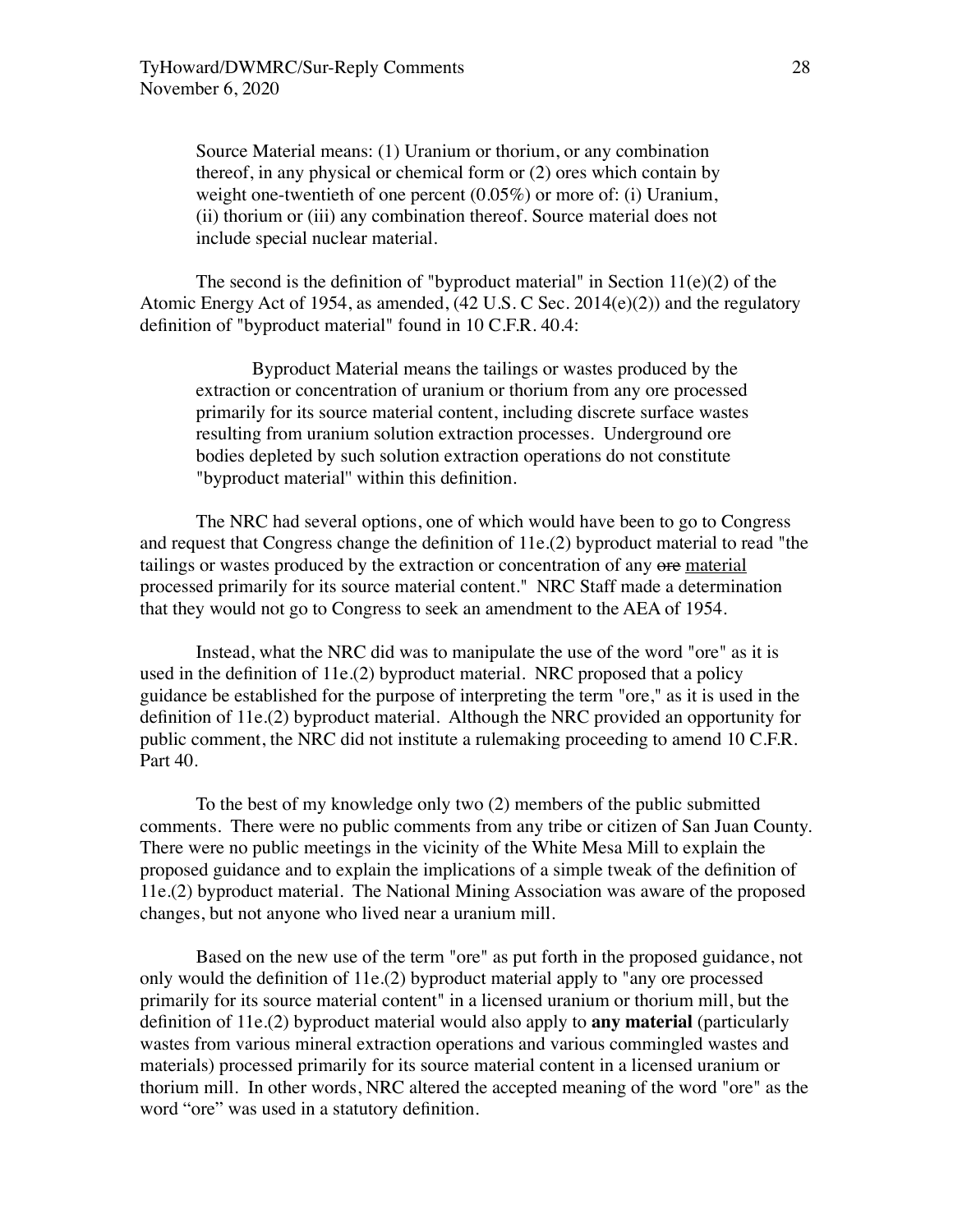5.2. On May 14, 1992, NRC Staff, sent a letter to the Environmental Protection Agency, enclosing a copy of the May 13 proposed rules and requested EPA comment on two proposed guidance documents and their associated staff analyses. Letter from Robert M. Bernero, Director, Office of Nuclear Material Safety and Safeguards, NRC, to Sylvia K. Lowrance, Director, Office of Solid Waste, EPA, May 14, 1992.

The EPA did not submit comments on the proposed policy guidances. The only documentation of EPA's response to that request for comment is quoted below and is found in the Commission Paper that forwarded the finalized guidances to the Commission for their approval:

There was an issue that delayed finalization of the guidance documents. In an October 1992, mixed waste meeting between the NRC, the EPA, and DOE staff, EPA identified potential inconsistencies in NRC's interpretation of the definition of source material in conjunction with the exclusion of source material from the definition of solid waste in the Resource Conservation and Recovery Act (RCRA). In making its point, EPA cited the May 13, 1992, Federal Register notice on the disposal of non-11e.(2) byproduct material. The staff had delayed finalization of the uranium recovery policy guidance documents, pending resolution of the source material definition issue. However, the staff has now decided that these two policy guidance documents can be finalized, independent of the source material issue, because the guidance is not dependent on the interpretation of the definition of source material.

5.3. "Final 'Revised Guidance on Disposal of Non-Atomic Energy Act of 1954, Section 11e.(2) Byproduct Material in Tailings Impoundments' and Final 'Position and Guidance on the Use of Uranium Mill Feed Materials Other Than Natural Ores,'" SECY-95-221, August 15, 1995.

The Revised Position and Guidance and the Final Position and Guidance gave no indication that the NRC was amending, interpreting, or in any manner adjusting the accepted meaning of the term "ore" as that word is used in the statutory and regulatory definition of "source material." Nor was there any discussion in the various guidances related to the processing of material other than natural ore (i.e. material that is not ore at all) of how the exemptions set forth in 10 C.F.R. §40.13(a) and (b) would be impacted by guidance's new definition of "ore"

There is no indication that the "source material definition issue" has ever been appropriately addressed or resolved. It is an issue that has lain in some pretty murky regulatory waters for quite some time.

### **6. Conclusion.**

The applicability of various environmental regulations to a great degree depends upon definitions. Congress, in their legislative function, often specifically defines words or phrases related to the application of a statute to a particular material or circumstances